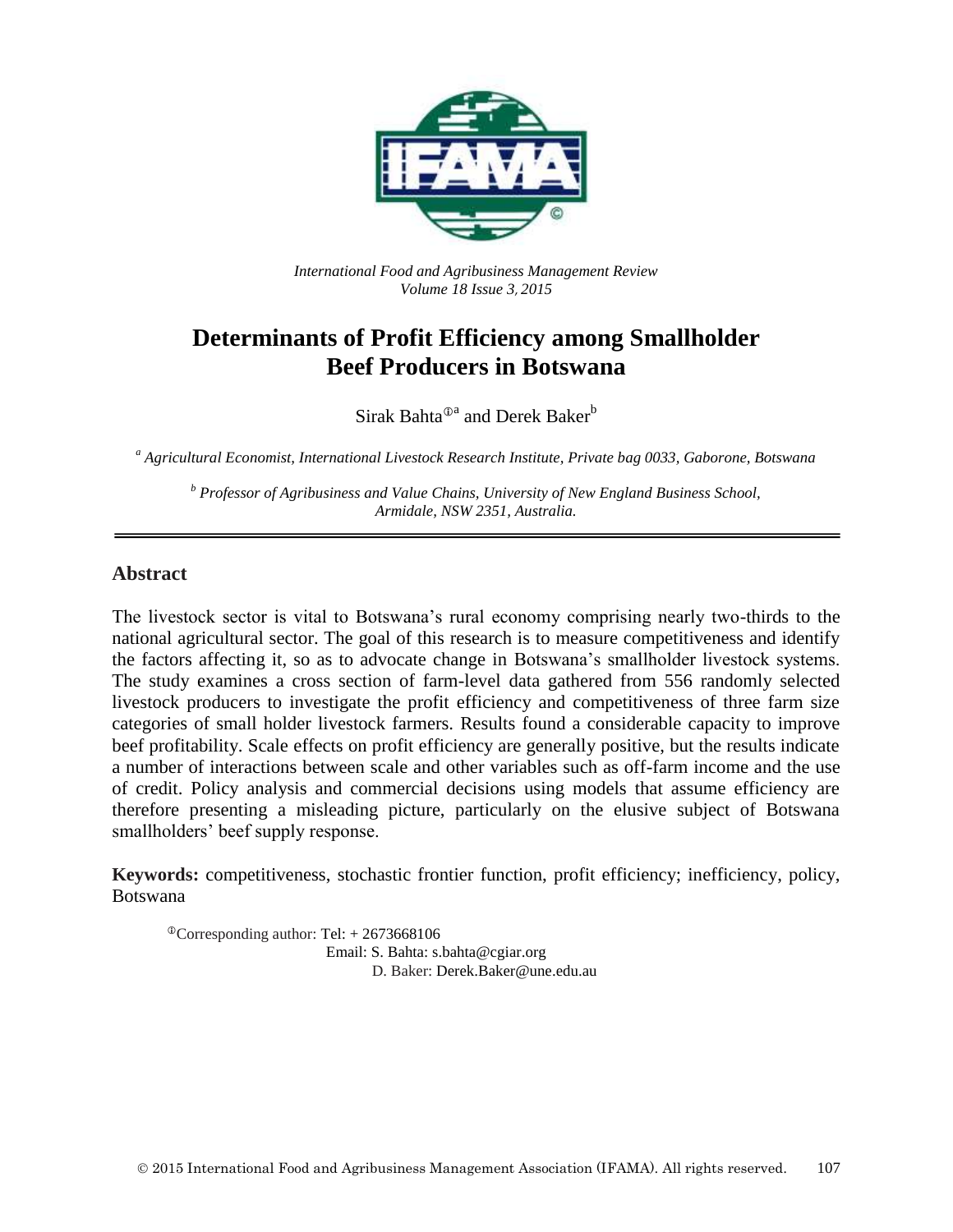### **Introduction**

Botswana's livestock sector provides about two thirds of national agricultural value added. Beef production is vital to the rural economy as a source of income and employment, and has been presented as a key investment and economic diversification opportunity (BIDPA 2006). Beef is moreover the country's major agricultural source of foreign exchange and generates about 80% of agriculture's contribution to GDP (NDP 2010), notably due to quota access to European markets.

Declining beef productivity during recent decades is seen as the basis of an erosion of competitiveness. Causal factors include many supply-side limitations surfacing as low off-take rates and high stock losses. Climatic constraints on arable crop production serve both to reinforce livestock's dominance of agricultural statistics and to limit options available for animal feeding. Beyond the farm gate, there is significant overcapacity in processing, with consequent low profitability in processing operations (FAO and MoA 2013, BIDPA 2006). Throughout the value chain, high costs of Sanitary and Phyto-sanitary (SPS) compliance are apparent, and on the demand side, reductions in EU beef support prices have adversely affected competitiveness. These factors have contributed in turn to the country's inability to utilize fully its preferential access to EU import markets.

The traditional livestock sector (featuring smallholder production), accounts for more than 80% of all Botswana's cattle (Nkhori 2004). However it faces numerous problems in production and marketing into export channels, which along with growing domestic beef demand result in an ongoing shortage of beef for export. Constraints include high transaction costs, farmers' preferences for keeping animals to an advanced age, and lack of understanding of the various markets' quality requirements (Bahta et al. 2013).

Past studies of Botswana's beef competitiveness or profitability have investigated performance under various projected price regimes and trade agreements (BIDPA 2006, Jefferis 2007, ODI 2007), enterprise budgeting (Panin and Mahabile 1997, BIDPA 2006, FAO and MoA 2013), estimating multifactor productivity and technical inefficiency (Thirtle et al. 2000, Irz and Thirtle 2004) and exploring the beef value chain (FAO and MoA 2013, Bahta et al. 2013). Limitations of these studies include that they either failed to account for farmers' management-related adjustments to farm budgets in the presence of broader economic change, and/or that they assumed technical efficiency in terms of input use and production technology. Hence, efficiency has not been estimated and examined for its actual and potential influence on competitiveness and the factors affecting it. A further limitation of past work is the common treatment of the coexisting production systems: FAO and MoA (2013) demonstrates substantial differences in profitability across different technological models, but the analysis was based on a deterministic treatment of constructed household types rather than estimated from representative data. These limitations have meant that studies have not been made the basis for advocacy in terms of policy, technology, on-farm management, nor rural and regional policy.

The current study employs the profit efficiency approach (Delgado et al*.* 2008) to address these shortcomings using farm-level cross sectional survey data collected under the auspices of a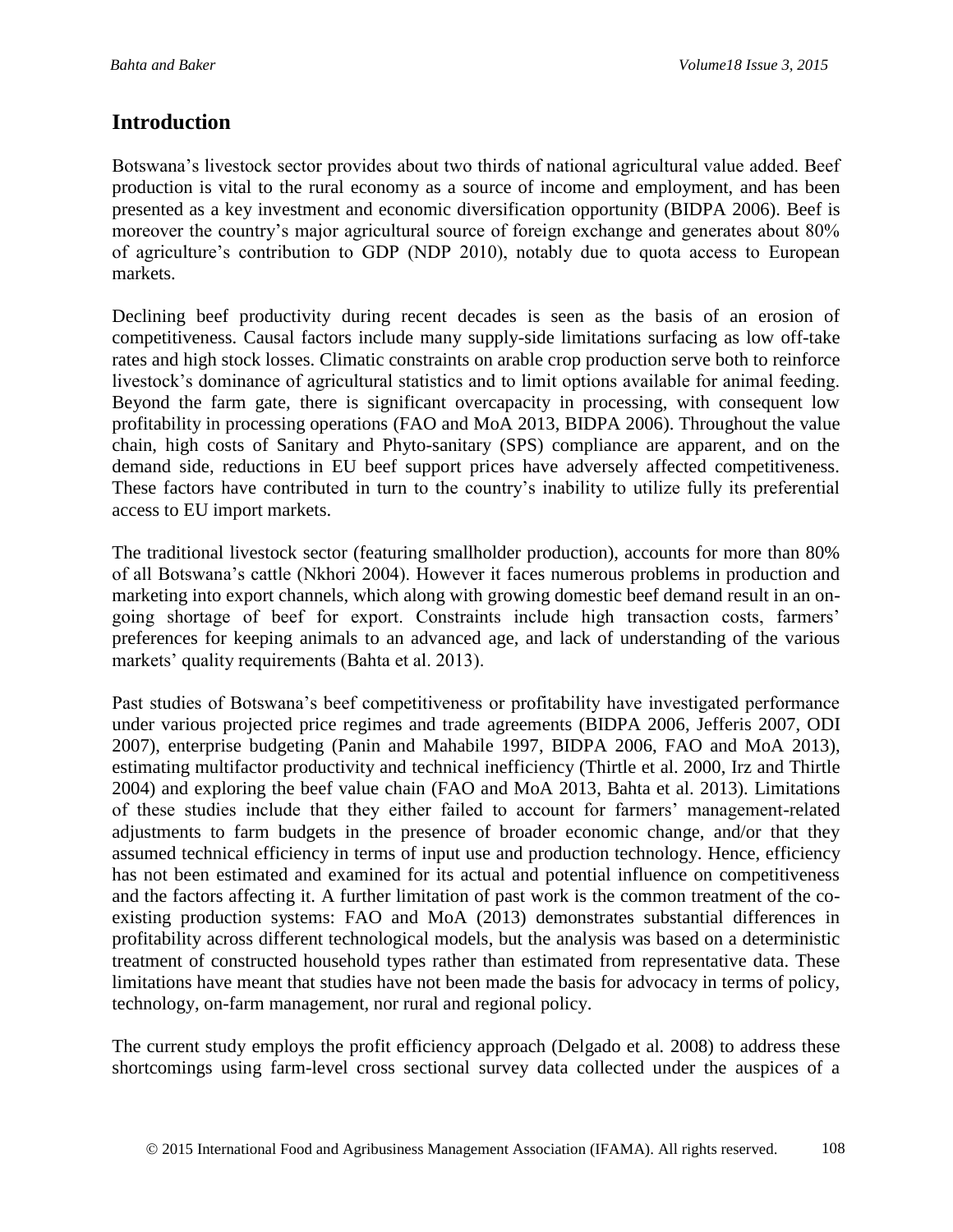development research project.<sup>1</sup> The survey was implemented in three districts (Southeast, Chobe and Central) of Botswana. It collected detailed information on costs of and returns to livestock production, along with selected technical, physical and demographic variables for farm household operations across a range of farm sizes.

The goal of this study is to measure competitiveness and identify the factors affecting it, so as to advocate change in Botswana's smallholder livestock systems. The approach taken is to derive a statistical measure of profit efficiency, using a stochastic profit frontier approach as a yardstick. The profit frontier represents a "best case", and results' shortfall within the frontier representing inefficiencies as a distance "below" the frontier. This approach in turn provides information that is useful in assessing the effect of social and economic indicators on profit inefficiency. The identification of the determinants of profitability/profit efficiency will assist in determining commercial and policy options for enhancing profitability of beef production and hence competitiveness at farm level. In order to understand better the underlying drivers of efficiency and inefficiency, and to motivate advocacy in pursuit of competitiveness, the study estimates profit efficiency separately for three farm size groups.

Subsequent parts of the paper are organized into as follows: literature review is discussed in section two, while the methodological approach, which includes the empirical estimation followed in the study and the descriptive analysis, is explained in the third section. Results are presented and discussed in section four. Finally some conclusions and policy implications of such findings are offered as a fifth section.

## **Literature Review**

 $\overline{\phantom{a}}$ 

In agribusiness, a competitive firm/farm is one that has the ability to produce and sell quality products in a given market at a profit, over the life of the firm. Kennedy et al*.* (1998) define competitiveness as the ability of a business to profitably create and deliver value at prices equal to or lower than those offered by other sellers in a given market. Latruffe (2010) defines it as the ability to sell products that meet demand requirements in terms of price, quality and quantity and at the same time ensure profits over time that enable the firm to thrive. Agriculture Canada (1991) defines it as a sustained ability to profitably gain and maintain market share. Numerous studies have been undertaken to determine profitability of different agricultural enterprises, including livestock in both emerging and developing countries (Banse et al. 1999; Delgado et al. 2008; Emam and Salih 2011; Longwe-Ngwira et al. 2012; Staal 2002; Thorne et al. 2002). Productivity and efficiency are also often cited as indicators or measures of competitiveness or profitability (OECD 2011), and this is reflected in empirical approaches to the measurement of efficiency: essentially measuring the potential input reduction or potential output increase relative to a benchmark, or frontier (Alvarez and Arias 2014).

The frontier can be technically identified by non-parametric and parametric methods (Latruffe 2010). The non-parametric approach uses mathematical programming techniques, of which the

<sup>&</sup>lt;sup>1</sup> The *Smallholder Livestock Competitiveness* Project is funded by the Australian Centre for International Agricultural Research (ACIAR) and implemented by the International Livestock Research Institute (ILRI) in partnership with the Botswana Ministry of Agriculture's Department of Agricultural Research (DAR).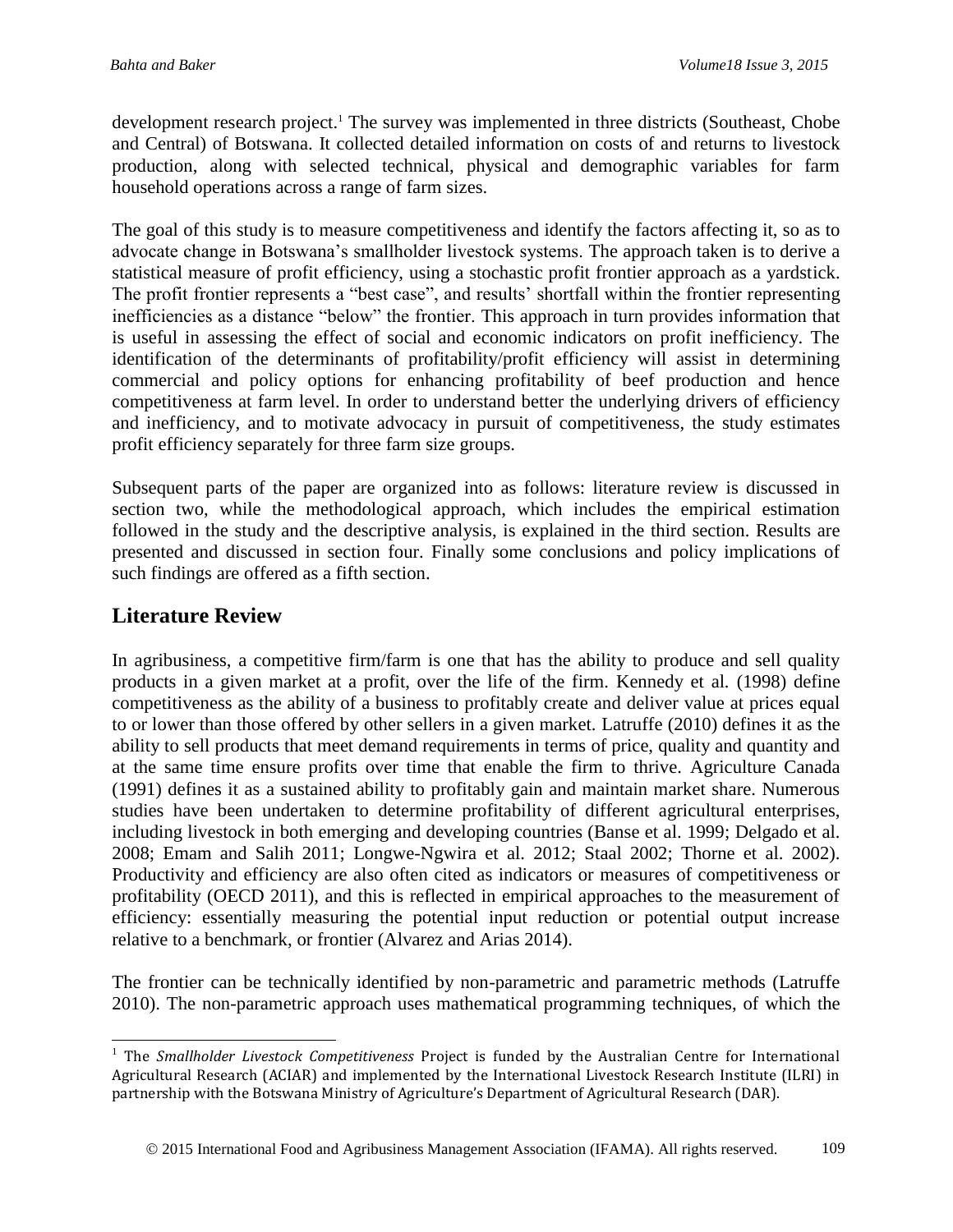most widely used is data envelopment analysis (DEA) (Mester 2003). This has the desirable empirical attributes of imposing neither functional form specification, nor assumptions about the nature of an error term (Tran 2009). However, its limitations include non-inclusion of prices so as to account only for technical inefficiency in the form of using too many inputs or producing too few outputs (Mester 2003); and its implicit assumption of the absence of random errors. The DEA technique uses two-stage estimation procedure where the production (or profit) function is estimated to derive the efficiency scores in the first stage. In the second stage the derived efficiency scores are used as explanatory variables in a profit function to be estimated econometrically. Further, DEA ignores a management-related issue in that the firm's input choices are potentially affected by that firm's knowledge of its level of technical efficiency (Chirwa 2007). Wang and Schmidt (2002) extend this reasoning to criticize the two-stage estimation process.

Parametric analysis of efficiency uses econometric techniques to estimate a frontier function. The stochastic frontier analysis (SFA) (Aigner et al. 1977) is the most commonly used parametric approach. SFA requires specification of a functional firm for the frontier production function. However, the major distinguishing feature between these two approaches lies on the assumptions about the distributions of the error terms (Hyuha 2006). SFA's major advantages are its estimation using a single-step procedure and its accommodation of measurement errors and other noise in the data (Kolawole 2006), and this is an important consideration in the current study which uses farm-level survey data.

The SFA approach estimates the frontier production (or profit) function and an inefficiency model simultaneously, in which inefficiency effects are specified as a function of other variables (Chirwa 2007). It effectively specifies the relationship between output and input levels and decomposes the error term into separate components representing random errors and inefficiency. The random error is assumed to be normally distributed with zero mean and a constant variance. Importantly, the random error term's distribution is symmetric, in contrast to that of the (asymmetric) inefficiency term which is expressed as a half-normal (truncated normal) exponential or two-parameter gamma distribution. Empirically, this approach distinguishes a functional form for the cost, profit, or production functions.

Selection of the SFA method then requires a choice between the direct (primal) and dual specification of the estimation (Mohammed et al. 2013). The direct approach specifies the production function, extended onwards to derive input demand and product supply functions with a priori specification of the production function. In contrast, these derived functions are obtained in the dual specification with no *a priori* specification of the production function. The current study adopts the SFA approach and the dual approach, due to the nature of the data. A profit, rather than cost, function is estimated because of the limitation of the latter in that it assumes output levels are unaffected by factor price changes (Lopez 1982). In addition, in the cost function, the dependent variable (by definition) does not allow consideration of revenues (Mester 2003). Development of advocacy from SFA studies is discussed by Alvarez and Arias (2014). Enterprises' movement toward the frontier by way of the most direct route (i.e. closing the distance by the shortest route) may in fact not enhance efficiency *per se* due to firms' unique resource endowment and unique price and cost environment. Rather, those authors discuss mechanisms for identification of peer groups of firms, albeit nearer the frontier, migration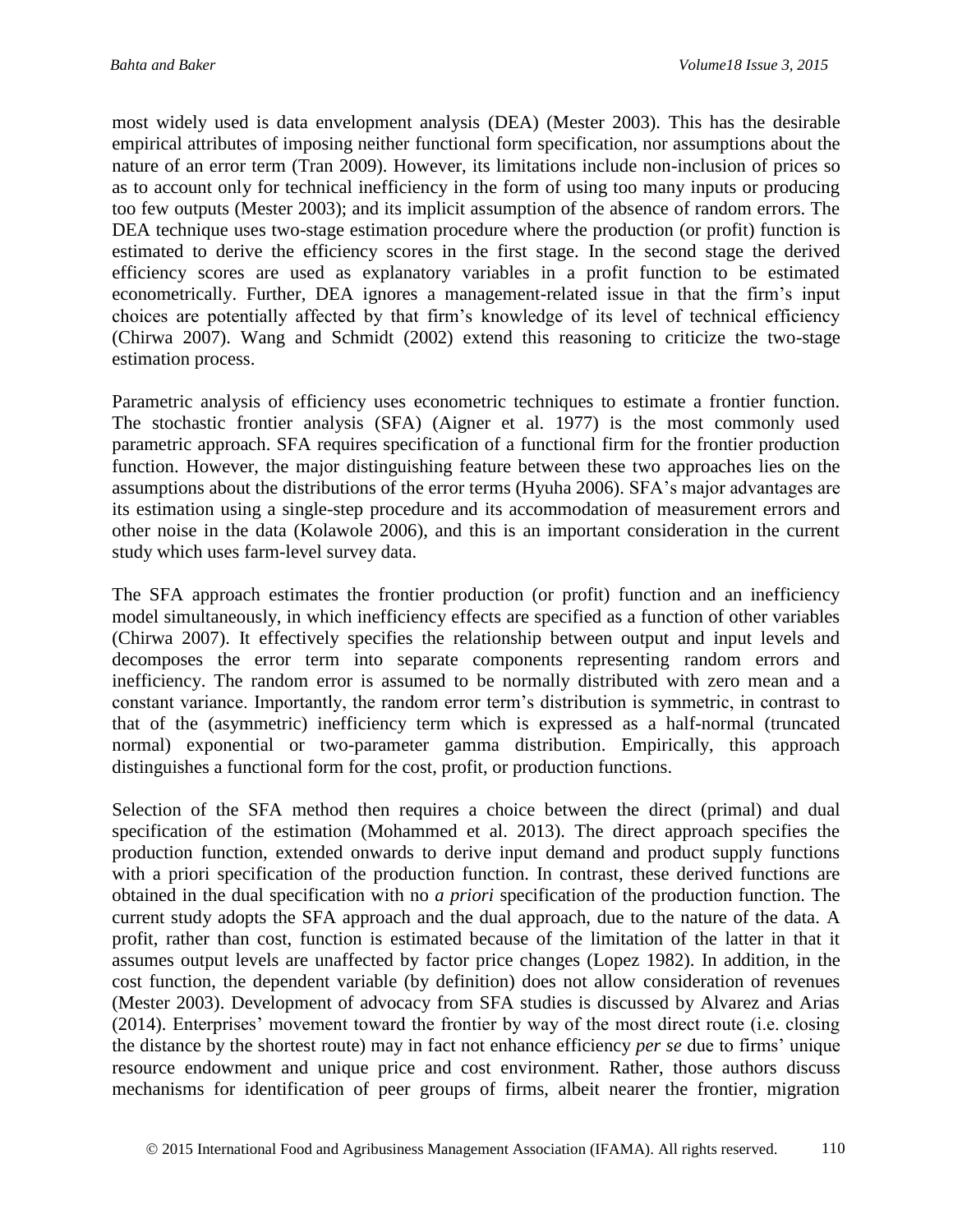towards which may offer greater increases in efficiency. These considerations are valid in Botswana's cattle production systems where categorization has traditionally been by land tenure type, which has loosely approximated large and small sizes of operation. The current study offers an advance in this regard by first further subdividing farm size categories for separate SFA estimation, and second by rigorously examining between-farm differences for their influence on efficiency.

# **Methodological Approach**

### *Empirical Model*

 $\overline{\phantom{a}}$ 

The stochastic profit frontier, as explained above, requires two stages of reasoning. The first explains each observation's unit profit performance in terms of technical and allocative efficiency and the second stage explains differences in efficiency in terms of farm-specific variation.

The data set revealed few farms with zero or negative profit for the survey year, but where this occurred, the addition of a constant scalar *n* to the profit data was used to meet the requirement of non-zero positive profit values imposed by logarithmic transformation. This step was seen to be preferable to dropping observations, and the resulting bias from a non-linear transformation of the data is judged to be of minor importance (Delgado et al. 2008) compared to the bias that would arise from using a less appropriate functional form or arbitrarily dropping the sample's least efficient members.

Profit efficiency, in this study, is defined as profit gain from operating on the profit frontier, taking into account farm-specific prices and factors. And, considering a beef farm that operates to maximize its profit subject to perfectly competitive input and output markets and a singular output technology that is quasi-concave in the  $(n \times 1)$  vector of variable inputs, and the  $(m \times 1)$ vector of fixed factors, Z, the actual normalized profit function which is assumed to be well behaved can then be derived as follows:

Farm profit from beef is measured in terms of gross margin  $(GM)^2$  which equals the difference between the total revenue (TR) and total variable cost (TVC) and is given by:

(1) 
$$
GM (\pi) = \sum (TR - TVC) = \sum (PQ - WX_i)
$$

$$
\frac{\pi}{P}(P, Z) = \frac{\sum (PQ - WX_i)}{P} = Q - \frac{WX_i}{P} = f(X_i, Z) - \sum P_i X_i
$$

$$
GM(\pi) = \sum (TR - TVC) = \sum (PQ - WX_i)
$$

<sup>&</sup>lt;sup>2</sup> Considering the inclusion of fixed costs as independent variable in the equation,  $\pi$  is gross margin which is used as a proxy for profit. However, for the sake of consistency with the literature we referred  $\pi$  as profit as profit subsequently.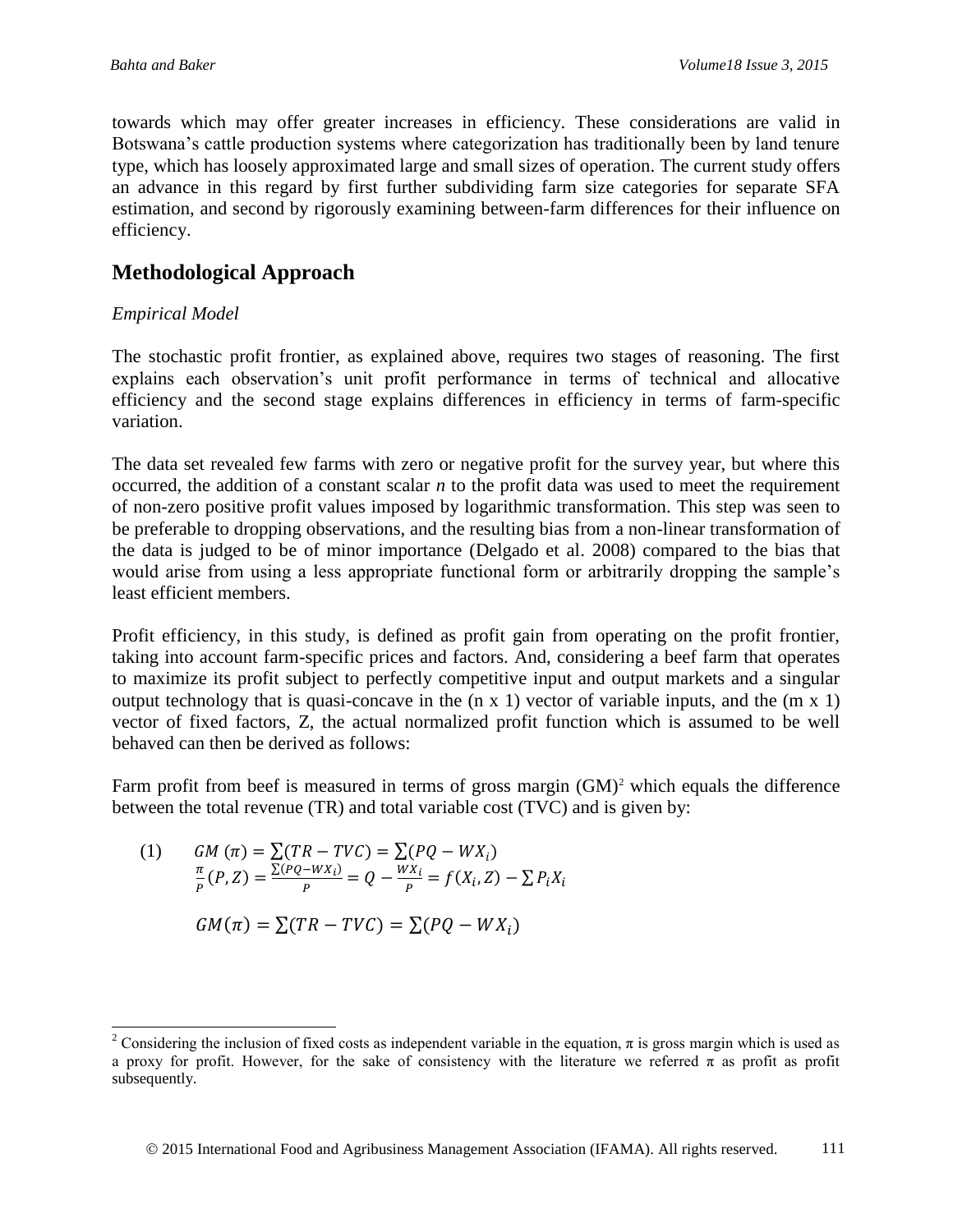To normalize the profit function, gross margin  $(\pi)$  is divided throughout by P (the market price of beef output) to obtain:

(2) 
$$
\frac{\pi}{p}(P, Z) = \frac{\sum (PQ - WX_i)}{P} = Q - \frac{WX_i}{P} = f(X_i, Z) - \sum P_i X_i
$$

Where TR is the total revenue from cattle activity, TVC are total variable costs (feeds, fodder, hired labor, electricity, medicines and vaccines, water, transport etc.), of securing revenue (excluding family labor) per farm i; Q is beef output; X represents the (optimal) quantity of input used; Z represents fixed inputs,  $p_i = W/P$  which represents normalized price of input  $X_i$  while f  $(X_i, Z)$  represents the production function.

The attempt to use a translog production function approach used in Delgado et al. (2008) is failed due to high multicollinearity between the interaction and individual variables. In fact, Delgado et al. (2008) have neither mentioned any incidence of collinearity of independent variables nor indicated any treatments used in their work to avoid such cases.

Although the second order flexible form, such as translog function, quadratic e.tc, provide more flexibility due to supplementary parameters to estimate, it may give rise also to econometric difficulties (e.g., multicollinearity) (Coli et al. 2005). It is expected that the great number of parameters that have to be estimated in functional forms such as translog production function impose hard constraints on the result feasibility, since the occurrence of an extended collinearity is favored (Pavelescu 2011).

Our preliminary analysis<sup>3</sup> of translog production function showed the presence of high multicollinearity between interaction and individual variables, thus a Cobb-Douglas production function is considered for this study.

The Cobb-Douglas profit function was employed, which is expressed as:

(3) 
$$
\pi_i = f(p_i, Z) e^{i \pi} p(v_i - u_i) \ \forall i = 1, 2, \dots, n
$$

where  $\pi$ ,  $p_i$ , and Z are as defined above. The  $v_i$  is assumed to be independent and identically distributed random error, having normal  $N(0, \sigma^2)$  distribution, independent of the  $u_i$ . The  $u_i$  is profit inefficiency effect, which is assumed to be non-negative truncation of the half-normal distribution $N(\mu, \sigma^2)$ . In estimation we seek to capture, or assign to individual farms, farmspecific effects on inefficiency, following Battesse and Coelli (1995).

The Cobb-Douglas functional form for estimation is specified as:

(4) 
$$
\ln \pi = \ln \beta_0 + \beta_1 \ln p_{1i} + \beta_1 \ln p_{2i} + \beta_1 \ln p_{3i} + \beta_1 \ln Z_{1i} + \beta_1 \ln Z_{2i} + \beta_1 \ln X Z_{3i} + (v_i - u_i)
$$

 $\overline{\phantom{a}}$ <sup>3</sup> Prior test of multicollinearity in STATA 11 show the presence of high multicollinearity between interaction and individual variables. (As a rule of thumb, a variable whose VIF values are greater than 10 may merit further investigation. Tolerance, defined as 1/VIF, is used by many researchers to check on the degree of collinearity (STATA Web books 2013)).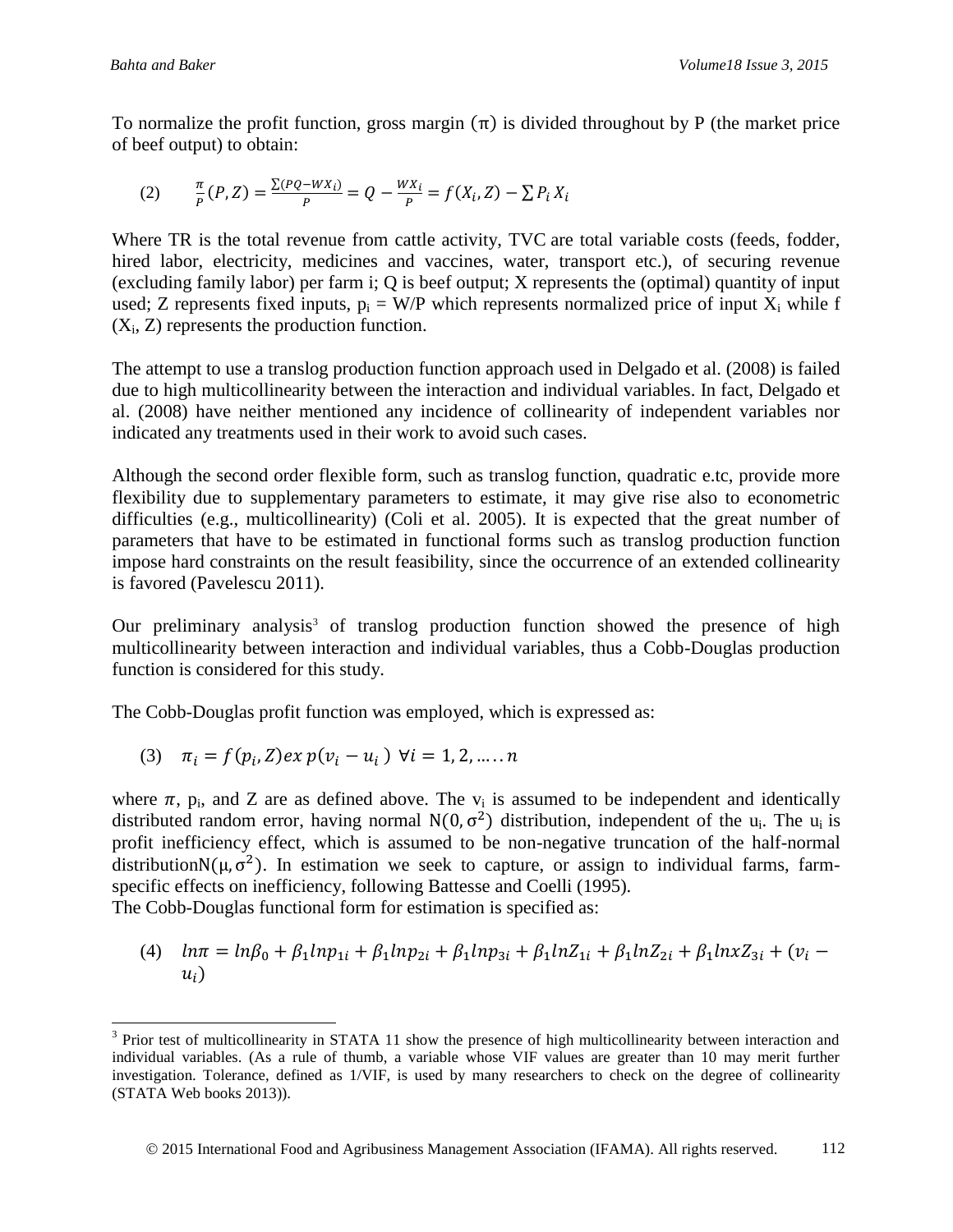Where  $\pi$  represents the normalized profit,  $p_1$  represents feed prices,  $p_2$  represents veterinary prices,  $p_3$  represents the wage prices,  $Z_1$  represents total fixed capital,  $Z_2$  represents total family labor hours,  $Z_3$  represents crop land sizes and  $\beta$ 's are the unknown parameters be estimated. As indicated above the non-negative random variable  $(u_i)$  is independently distributed with a truncation at zero of the normal distribution,  $u_i \sim {}^+N$  ( $\mu$ ,  $\sigma^2 u$ ) with mean  $\mu$ , where  $\mu_i = M_{ik} \delta_k$  as defined below.

The technical inefficiency effects  $(u_i)$  in equation (4), can then be specified as:

(5) 
$$
ui = \delta_0 + \sum_{k=0}^{1} M_{ik} \delta_k + v_i
$$

where  $v_i$  is the inefficiency error term as defined earlier and the  $M_{ik}$  are k socio-economic and farm enterprise explanatory variables (age of household head, education of household head, annual household non-farm income, average distance to commonly used market, herd size measured in beef equivalent<sup>4</sup>and a dummy variables for gender, information access, farm location in FMD disease zone classification, access to income from crop activities and access to credit) observed for farm i, and  $\delta$  is a vector of unknown coefficients to be estimated simultaneously with equation (4).

The variance of the random errors,  $\sigma_v^2$  and that of the profit inefficiency effect  $\sigma_u^2$ , and the overall variance of the model  $\sigma^2$  are related as follows:  $\sigma^2 = \sigma_v^2 + \sigma_u^2$ , which measures the total variation in the deviation of profit from the frontier (Battese and Corra 1977). The Likelihood Ratio of the errors in equation (4) provides the log likelihood function (Battese and Coelli 1995) and estimates:

$$
(6) \quad \gamma = \sigma_u^2/(\sigma_v^2 + \sigma_u^2)
$$

where  $\gamma$  (gamma) represents the share of inefficiency in the overall residual variance with values in the 0, 1 interval. Gamma between 0 and 1 indicates the presence of inefficiency. A value of 1 suggests a deterministic frontier and, that inefficiency effects are important explainers of profit across farms. Conversely a  $\gamma$  value of 0 indicates the absence of inefficiency. Such absence of inefficiency favors OLS estimation due to the absence of  $u_i$  in (3): this property of the specification is utilized below in model validation.

 $\overline{a}$ <sup>4</sup>Following (Otieno 2012; Hayami and Ruttan 1970; O'Donnell et al. 2008), beef cattle equivalents were computed by multiplying the number of cattle of various types by conversion factors. Following insights from discussions with BMC (Botswana Meat Commission), the conversion factors were calculated as the ratio of average slaughter weight of different cattle types to the average slaughter weight of a mature beef bull. The average slaughter weight of mature bull, considered to be suitable for beef in Botswana, is between 452-500kg. according to BMC, the average slaughter weights for castrated adult males (oxen>3 years), Immature males ( $<$  3 years), Cows (calved at least once), Heifers(female ≥1yr,have not calved), Male calves (between 8 weeks&<1year),Female calves (between 8 weeks&<1year), , Pre weaning males (<8 weeks), Pre weaning females (<8 weeks) are 400kg, 350kg, 390kg,300kg,250kg, 220kg,95kg and 95 kg, respectively. The calculated average slaughter conversion factors were then: 1.0, 0.86, 0.76, 0.84, 0.65, 0.48, 0.54,0.21 and 0.21, for Bulls, castrated adult males, Immature males , Cows, heifers, Male calves, Female calves, Pre weaning males and Pre weaning females, respectively.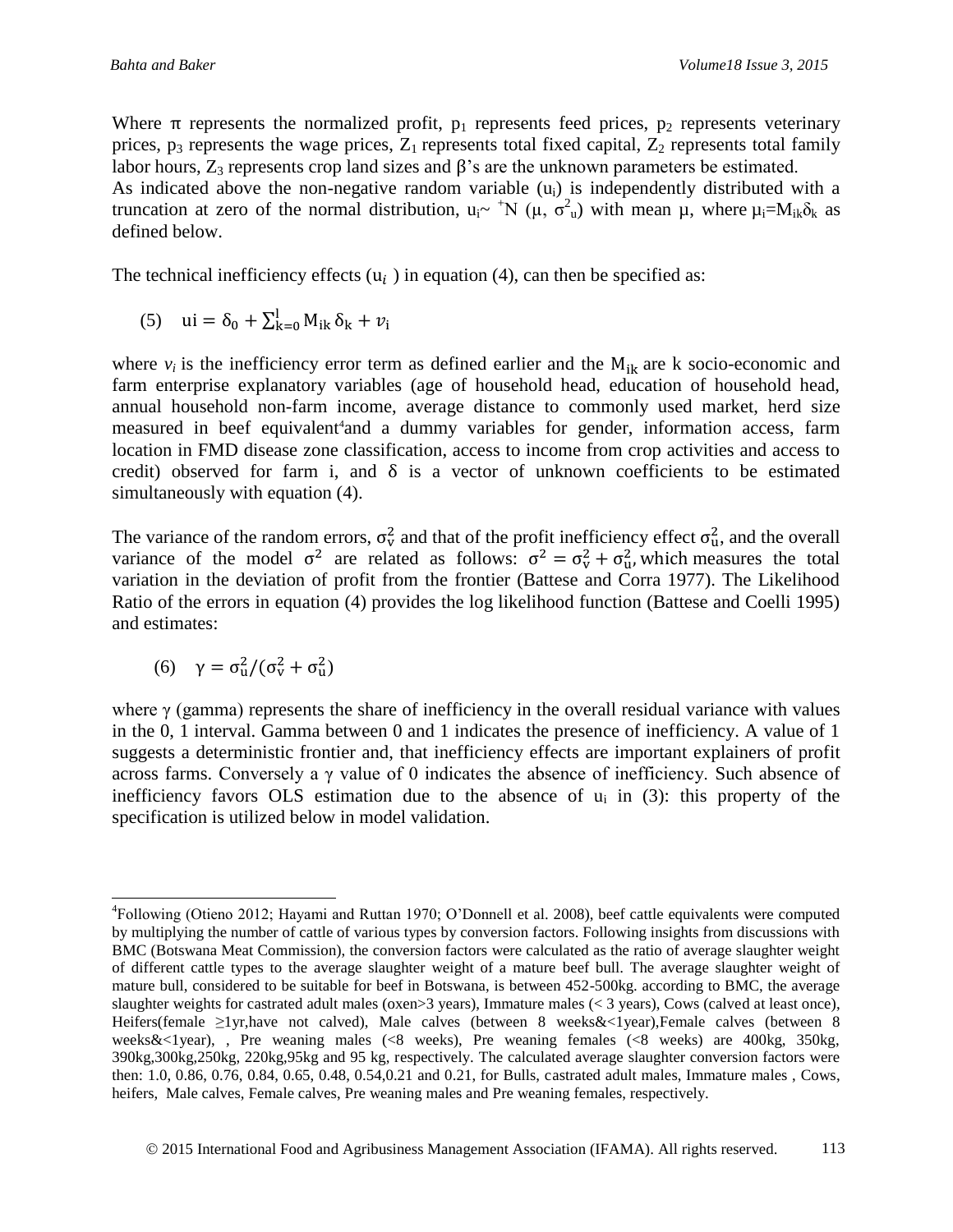The profit frontier and inefficiency functions specified in equations (4) and (5) were jointly estimated using FRONTIER 4.1 (Coelli 1996), which combines the two-stage procedure into one: the maximum likelihood method estimates the parameters of the profit function, and those of the inefficiency model. Two estimation procedures, OLS and ML were used to establish whether or not profit efficiency in beef production in Botswana is affected by farm-specific characteristics. The first model is the traditional OLS response function in which the efficiency effects are not present  $(u_i=0)$ , which is a special case of a stochastic frontier production function model in which the total variation of output due to technical inefficiency is zero, recorded as γ=0. The second model is the general model with  $γ=0$ . The two models were compared for the presence of profit inefficiency effects using the generalized likelihood ratio test which is defined by the chi-square test statistic  $\chi^2$ =-2ln {H<sub>o</sub>/H<sub>a</sub>}, where  $\chi^2$  has a mixed Chi-square distribution set at  $\alpha$ % per cent level of significance and k+1 degrees of freedom, where k is equal to the number of parameters  $(M_k)$  used in the inefficiency model (Ngwenya et al. 1997).  $H_0$  is the model under the null hypothesis that  $\gamma=0$ , and is entered as the value of the likelihood function for the frontier model under H<sub>0</sub>. H<sub>a</sub> has similar interpretation under the alternative hypothesis that  $\gamma \neq 0$ .

#### *Determinants of Competitiveness and Profit Efficiency*

Several researchers have identified an inverse relationship between farm size and productivity (Buckwell and Davidova 1993, Cornia 1985; and, Staal 2002), with supporting arguments involving small farms' not requiring labor supervision and other organisational delegation, and also the clear profit motivation of family labor. Lapar et al*.* (2005) focused on cost structures to find that small dairy farms were more cost efficient than were large ones, and hence more profit efficient. However, a counter-argument in the developing country context draws on large farms' available economies of scale and superior access to both output and input markets. Correlation between farm size and profitability and/or efficiency has on this basis been demonstrated (Delgado et al*.* 2008, Hall and LeVeen 1978, Kolawole et al*.* 2006, Nganga et al*.* 2010). A continuum of farm size may also be associated to some degree with forms of production systems, and indeed this is the way in which FAO and MoA (2013) chose to subdivide farms into deterministic subsets. Social capital has been used to explain farm performance as a proxy for farmer's management capacities which are not directly observable (Latruffe 2010). Evidence on the effect of farm managers' ages on technical efficiency or productivity is ambiguous. Negative effects may be due to older farmers' resistance to change and unwillingness and inability to adopt technological innovations (Brummer and Loy 2000). Moreover, older farmers are at or near their exit stage may reduce their commitment to business and profit maximisation as other priorities appear (Rakipova et al. 2003, Nganga et al*.* 2010). Age may also influence farm performance positively as older farmers are more experienced, and notably, can apply accumulated knowledge to the efficient use of inputs (Kalowole et al*.* 2006, Lapar et al*.* 2005, Mathijs and Vranken 2001, Otieno et al*.* 2012, Amara et al. 1999).

Farmers' education level is expected to positively influence farm performance. Kolawole et al*.* (2006), Latruffe (2010), Nganga et al*.* (2010), Mathijs and Vranken (2001), and Otieno et al. (2012) found a positive relationship between education and technical efficiency. Stonikov (1998) however, found the opposite and explains this counter-intuitive relationship on the specificity of agricultural education in Russia at that time, which concentrated more on technological aspects of production than on management practices.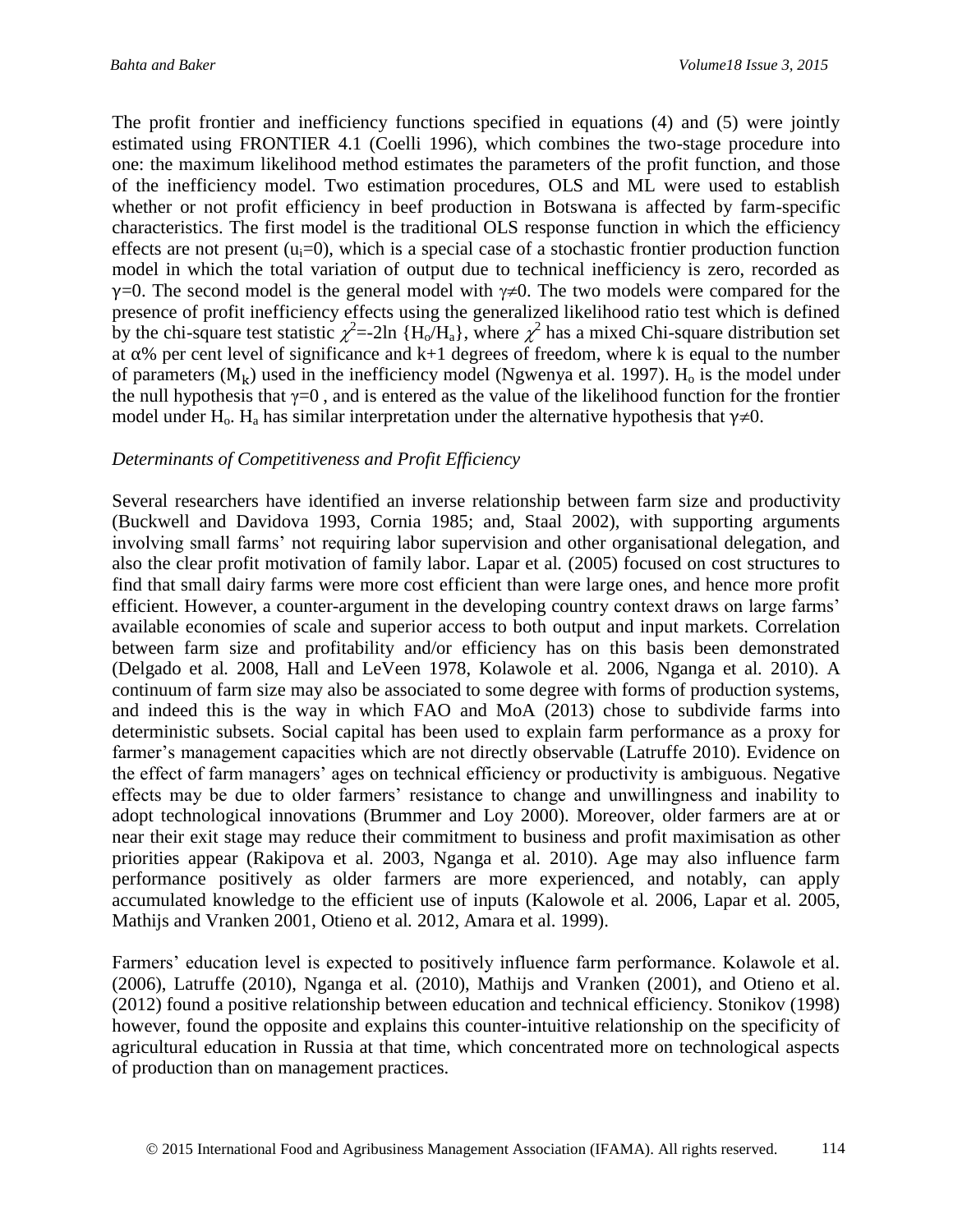l

Chavas et al*.* (2005) found that gender cannot explain differences in farm technical efficiency. However, Timothy and Adoti (2006) found that female cassava farmers in Nigeria showed superior technical efficiency than did their male counterparts, but lower allocative efficiency. These latter authors attribute differences in efficiency between female and male farmers to differential access to inputs.

Off-farm work is likely to influence the efficiency of a farm, but the sign of the relationship may be disputed: farmers who spend time doing off-farm work reduce their time spent on efficiencyimproving managerial activities. Conversely, spending time off the farm might improve farmer's ability through the acquisition of information and knowledge and hence farm performance. Further, off-farm work can assist in accumulating capital which when invested on the farm can increase efficiency. Otieno et al. (2012) found a positive relationship between off farm income and profit efficiency and argue that this suggests that there is considerable re-investment of offfarm earnings into farm production. Rakipova et al. (2003) argue that this is consistent with the hypothesis that producers with off-farm work must compensate for the time they spend off-farm, making more efficient use of their own labor and management. Thus, they become better managers and are more efficient in the use of resources.

#### *Descriptive Analysis of the Study Area*

A multi-stage cluster (area) sampling approach (Horppila and Peltonen 1992) was used to select a sample from the population. First, to account the differences in farming system, ecology and soil type, to form six clusters, the Central district (Botswana's largest district) was divided into four sub districts, namely Serowe, Letlhakane, Selebi-Phikwe and Nata.<sup>5</sup> Within a cluster, extension areas<sup>6</sup> were randomly selected from lists of all extension areas, taking into account the general distribution of cattle in the study area. Subsequent stages involved a random selection of crushes<sup>7</sup> or sample of locations, from which a number of farmers were randomly selected. The Central agricultural district as a whole kept 25.9 per cent of the national cattle herd in the traditional sector. The reason for this is that the region has vast tracts of land suitable for cattle farming, and that some parts of the region, around Nata and Selebi-Phikwe, are largely free of transboundary diseases.

The South East administrative region is adjacent to Gaborone, the capital of Botswana, and its district headquarters (Ramotswa) is about 40 kilometres from Gaborone. The agricultural district is known as Bamelete/Tlokweng and is one of the five districts forming the Gaborone Agricultural Region (Statistics Botswana 2014). The district held 32,433 cattle which represented 1.6 per cent of Botswana's total cattle herd, while the cattle holdings represented 3.6 per cent of the total cattle holdings (Table 1).

 $5$  The data for the study was collected from three districts in the agricultural region; Serowe, Selebi-Phikwe, Letlhakane and Nata in Central Administrative District, but falling under Tutume Agricultural District in Francistown Agricultural Region. The Central Agricultural Region had a total of 654,058 cattle of which 125,086 in Serowe, 207,681 in Letlhakane, 71,144 were in Selibe-Phikwe, and 181,411 in Nata (Table 1).

<sup>&</sup>lt;sup>6</sup> Extension areas are areas with in districts that are classified based on delivery of agricultural extension services.

 ${}^{7}$ A crush is essentially an administrative area for national livestock administration. Normally the veterinary district offices keep list of farmers by crushes. Thus, list of farmers was provided by crushes for each extension area in respective district/sub district.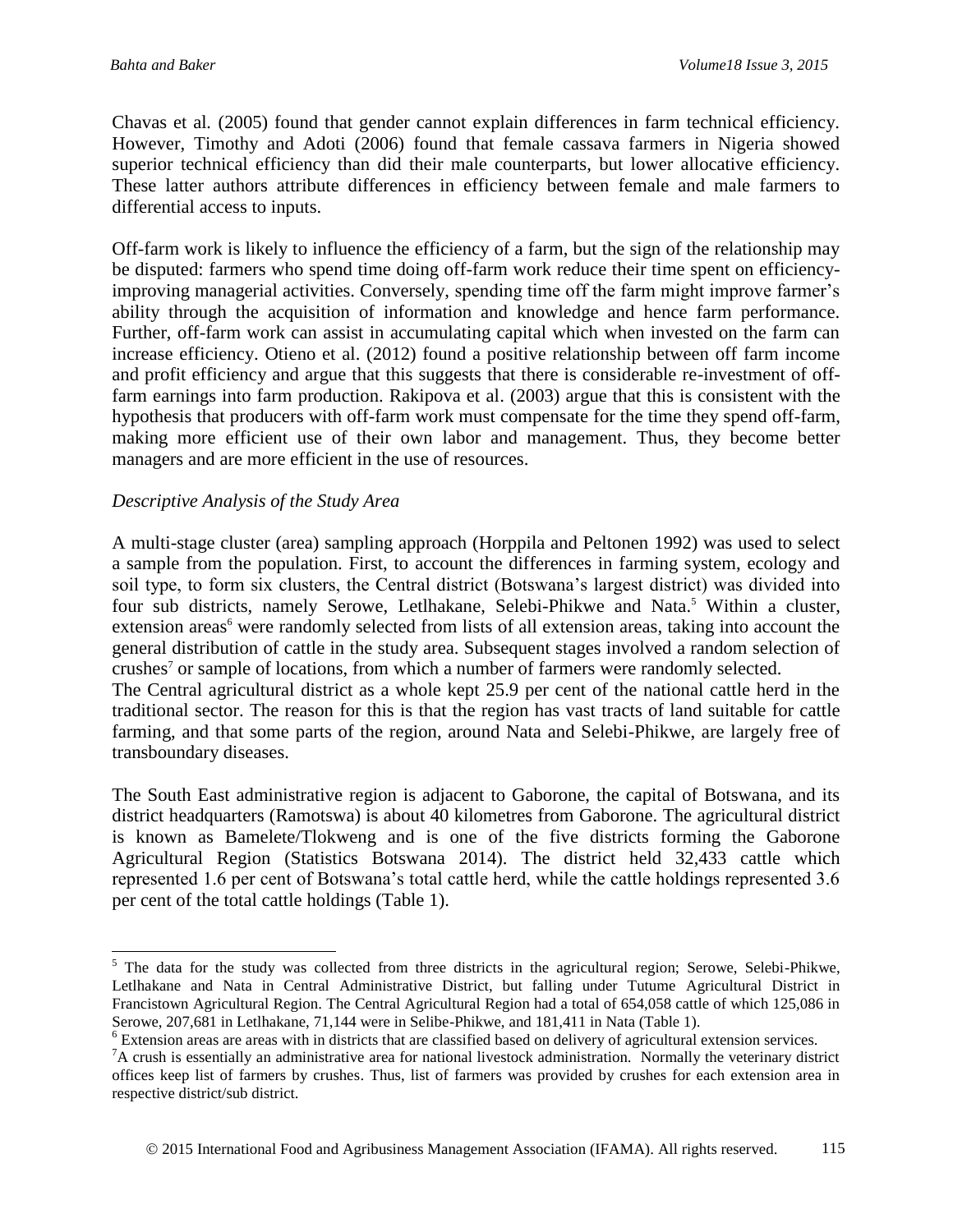The Chobe district lies on the north western part of Botswana and is predominately a tourist area with rich wildlife resources. The district forms the Maun Agricultural Region, together with Ngamiland East and Ngamiland West. Table 1 show that in 2012 the proportion of the national cattle herd held in the district was 0.15 per cent.

| District/region       | <b>Cattle Holdings</b> | <b>Cattle Population</b> | <b>Traditional Cattle</b><br>Holdings $(\% )$ | <b>Traditional Cattle</b><br>Population $(\% )$ |
|-----------------------|------------------------|--------------------------|-----------------------------------------------|-------------------------------------------------|
| Southeast             | 1,379                  | 32,433                   | 3.6                                           | 1.6                                             |
| Serowe                | 2,727                  | 125,086                  | 3.8                                           | 5.5                                             |
| Letlhakane            | 2,497                  | 207,681                  | 3.5                                           | 9.2                                             |
| Selebi-Phikwe         | 1,392                  | 71.144                   | 1.9                                           | 3.1                                             |
| Nata                  | 6,632                  | 181,411                  | 9.2                                           | 8.0                                             |
| Central region*       | 13,248                 | 654,058                  | 18.4                                          | 25.9                                            |
| Chobe                 | 253                    | 3,348                    | 0.4                                           | 0.15                                            |
| Total in sampled area | 14,880                 | 675,052                  | 22.3                                          | 27.6                                            |
| Botswana total        | 72,116                 | 2,260,262                | 100.0                                         | 100.0                                           |

**Table 1.** Cattle Holdings and Population District and Region

This figure for central district includes the in the figures in Nata, which falls under Tutume Agricultural Region. **Source.** Statistics Botswana (2014)

This low proportion of cattle in the Chobe area is due to the large national parks and forest conservation areas, and Tsetse fly infestation. Lastly, the area is home to buffaloes, which carry Foot and Mouth Disease (FMD) and so is considered a "red zone" or "FMD area" by the World Organization of Animal Health (OIE) and Botswana's Department of Veterinary Services in association with export market access conditions. Farmers in the area are not allowed to trade to other regions, nor deliver to BMC, without 21 days' quarantine. The Chobe area was included in this study to explore the differences in competitiveness of farmers in FMD and non-FMD areas. The locations sampled, and details of cattle numbers, are presented in Table 1.

Figure 1 show the share of cattle outflows in the total cattle population of smallholder and commercial ranches for the year 2012. During the period under review, the traditional (smallholder) farms experienced higher mortality than the commercial farms. Cattle sales in the traditional sector are very low; accounting for less than half of commercial sector's sales. The larger share of sales and lower shares of losses, in the commercial sector are relevant to efficiency considerations.

During the study period<sup>8</sup>, the traditional (smallholder) farms experienced higher mortality than did the commercial farms. Cattle off-take rates and sales in the traditional sector are very low; accounting for less than half of the commercial sector's off-take rate and sales, respectively. The larger share of sales and lower shares of losses in the commercial sector are relevant to efficiency considerations.

<sup>&</sup>lt;sup>8</sup> The field survey was conducted from June to end of July 2013. The information collected is based on the past 12 months (June-July 2012- June-July 2013).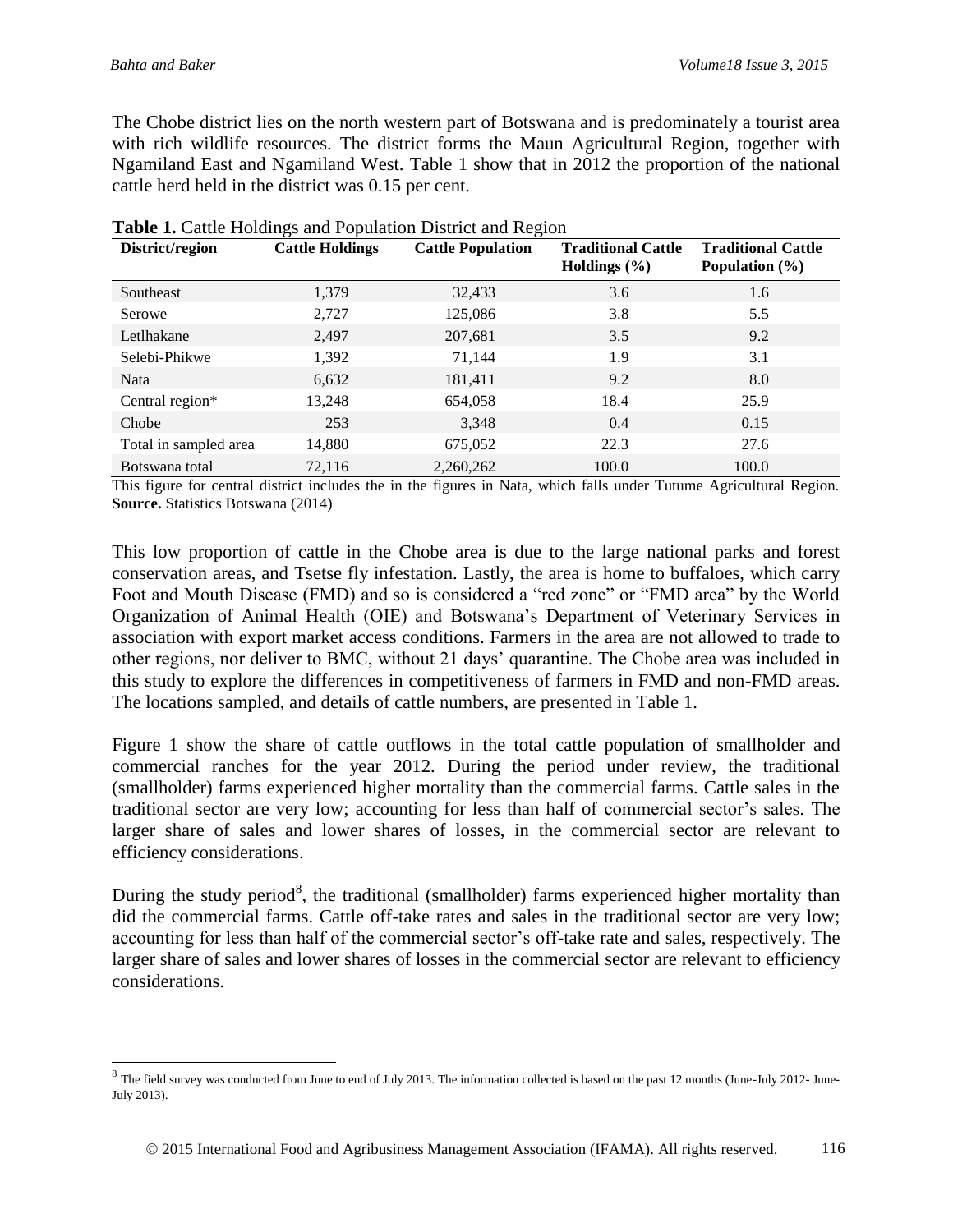$\overline{a}$ 



**Figure 1.** Cattle outflow in smallholder and commercial livestock farms in Botswana **Source.** 2012 Annual Agricultural Survey Report (2014)

A structured questionnaire was used to record data. The main variables captured included detailed information on costs of production inputs such as feeds, veterinary supplies and advisory services and labor and fixed inputs, and returns to beef farming. Information on input costs was collected based on farm households' expenditures. Output prices on each type of animal sold in the various market channels are used to calculate an average output price and hence returns to beef production. In addition to the cost and revenue information necessary to calculate profits, the questionnaire elicited information on cattle breeding method, disease prevalence and mitigation, access to extension services and markets, and household demographic characteristics.

Selected characteristics of the farm survey sample, subdivided according to herd size<sup>9</sup>, are shown in Table 2. Farmers who own more than 20 beef equivalent (herd size category 3 =HS3) have significantly higher annual values of beef cattle output than do those in other size groups. Similarly, as shown by ANOVA analysis indicated by F-Statistic value, average prices received per head (beef equivalent) varies significantly across the three categories of herd sizes.

Costs of variable inputs for livestock production significantly increase with increasing herd size with farms with over 20 beef equivalent cattle (HS3) incurring highest input costs. Across the whole sample, an average household/farm annually spends  $P605.57<sup>10</sup>$  for feed, P650.89 for veterinary requisites and P2853.32 for paid labor. Expressed per month, paid labor amounts to about 238 Pula, which is lower than the government-approved farm workers' minimum wage of P408 for 2011/12 and P445 for 2012/13. The reason for this could be explained by non-monetary

<sup>9</sup> The sample is divided in to four groups of herd size. Herd size 1 (HS1) include farms that own less than 10 beef equivalent cattle, Herd size 2 (HS2) include farms who own between 10 to 20 beef equivalent cattle and Herd size 3 (HS3) includes farms who own above 20 beef equivalent

cattle. The pooled sample is sample that includes all observations.<br><sup>10</sup> Pula abbreviated by P is the currency Botswana with the exchange rate to USD at 1P=0.1159USD (FNB, 2013)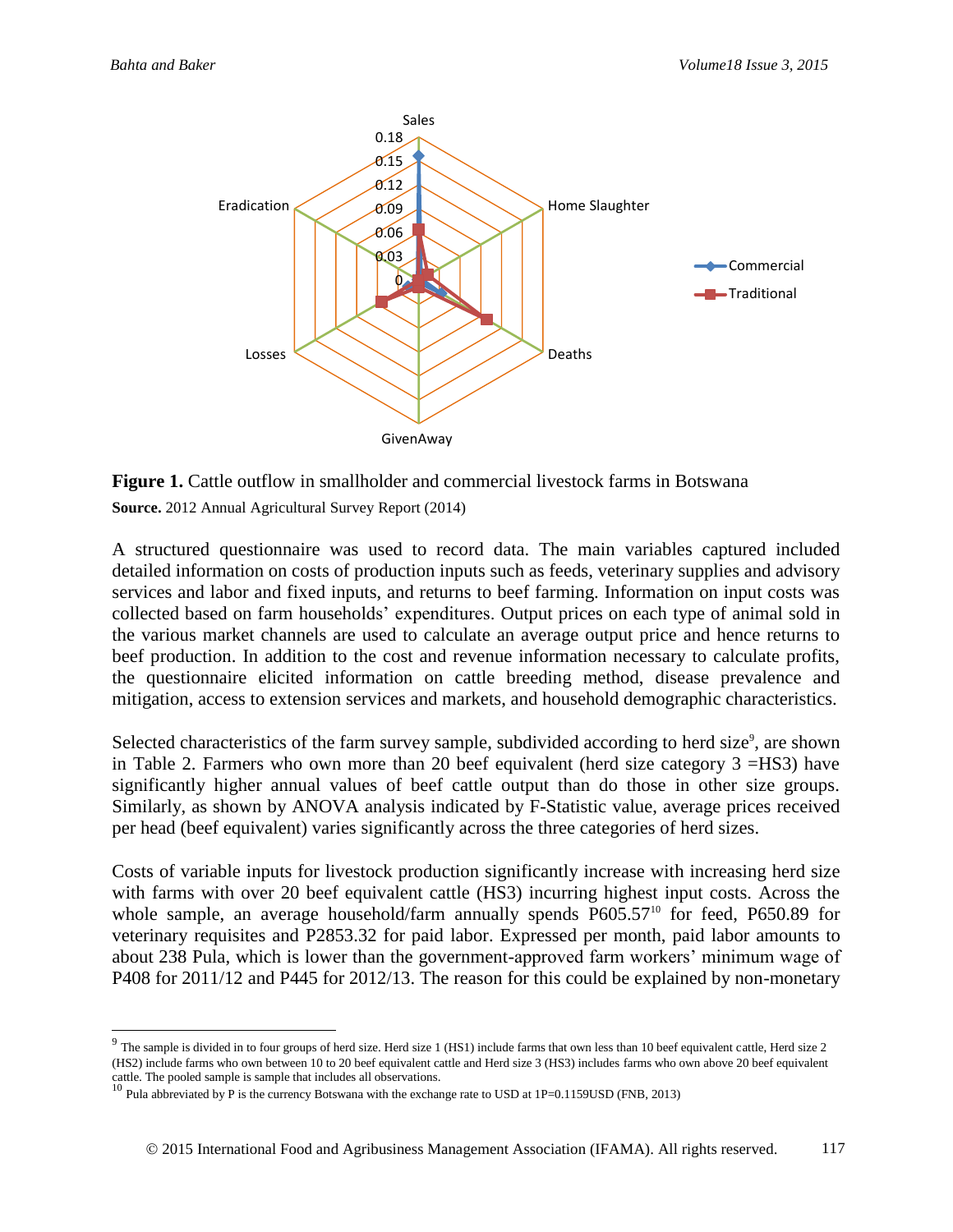rewards and the known widespread use of family labor, with each farm reporting 210 hours spent monthly.

About 48% of the survey respondents reported that they have received income from crop farming and on average a farm household reports owning about 6.19 ha of crop land. Income from crop production and land size for crop production both slightly increase with the increase in herd size categories, however, there are no significant differences among the three farm groups in this regard. On average a farm household has an annual non-farm income of about 54,815.57 Pula with herd size group 3 receiving almost twice that of herd size group one. Generally farmers have little access to credit: just 2.3% of farmers report having accessed credit during the study period.

| <b>Variables</b>                            | HS <sub>1</sub><br>$(N=238)$ | HS2<br>$(N=140)$ | HS3<br>$(N=178)$ | Pooled<br>$(N=556)$ | <b>F</b> -statistics |
|---------------------------------------------|------------------------------|------------------|------------------|---------------------|----------------------|
| Value of beef Cattle output (Pula per year) | 2,076.4                      | 58,60.1          | 11,215.8         | 5,955.0             | 0.000                |
| Average Beef cattle price (Pula)            | 1,772.3                      | 2,081.4          | 2,218.7          | 1,993.0             | 0.000                |
| Feed cost (Pula per year)                   | 264.6                        | 782.71           | 922.18           | 605.6               | 0.002                |
| Veterinary cost (Pula per year)             | 296.0                        | 565.92           | 1,192.2          | 650.9               | 0.000                |
| Paid labor cost (Pula per year)             | 1,450.5                      | 2,765.83         | 4,797.8          | 2,853.3             | 0.000                |
| Cost of other inputs (Pula per year)        | 3,53.9                       | 725.36           | 1158.0           | 704.9               |                      |
| Value of fixed capital (Pula)               | 22,170.9                     | 48,869.9         | 343,544.6        | 131,779.5           | 0.006                |
| Total crop land area (Hectares)             | 4.9                          | 6.88             | 7.30             | 6.19                | 0.198                |
| Family labor (hours per month)              | 201.5                        | 226.85           | 209.17           | 210.3               | 0.585                |
| Age of household head (Years)               | 58.9                         | 59.9             | 60.9             | 59.8                | 0.440                |
| Gender (% female farmers)                   | 31.1%                        | 22.1%            | 10.1%            | 22.1%               | 0.000                |
| Education of Household head (years)         | 4.1                          | 4.24             | 6.62             | 4.95                | 0.000                |
| Household Off farm income (Pula per year)   | 41,372.6                     | 48,535.9         | 77,728.8         | 54,815.6            | 0.000                |
| Distance to market (Km)                     | 28.9                         | 29.58            | 61.83            | 39.7                | 0.000                |
| Herd size (Beef cattle equivalent)          | 5.3                          | 14.45            | 55.99            | 23.9                | 0.000                |
| Information access (Yes=1, No=2)            | 73.5%                        | 79.3%            | 79.2%            | 76.8%               | 0.288                |
| FMD disease zone (Yes=1, No=2)              | 36.6%                        | 39.3%            | 53.9%            | 42.8%               | 0.001                |
| Crop income (Yes=1, $No=2$ )                | 43.3%                        | 52.9%            | 51.7%            | 48.4%               | 0.112                |
| Credit access                               | 1.3%                         | 2.9%             | 3.4%             | 2.3%                | 0.333                |

#### **Table 2.** Sample Summary Characteristics

**Note.** <sup>1</sup> Pula =  $0.1159$  USD (FNB, 2013)

In terms of demographic characteristics, Table 2 shows that the average age of the household head is 59.79 years with no significant differences across the farm groups, implying that the majority of the farmers are elderly.

The respondents report on average 4.95 years of schooling. Farmers in herd size category 3 (the largest operations) have significantly more educational background (6.62 years) than the other groups. However, overall it appears that the majority did not attend schooling or attended only up to primary school level (which takes seven years).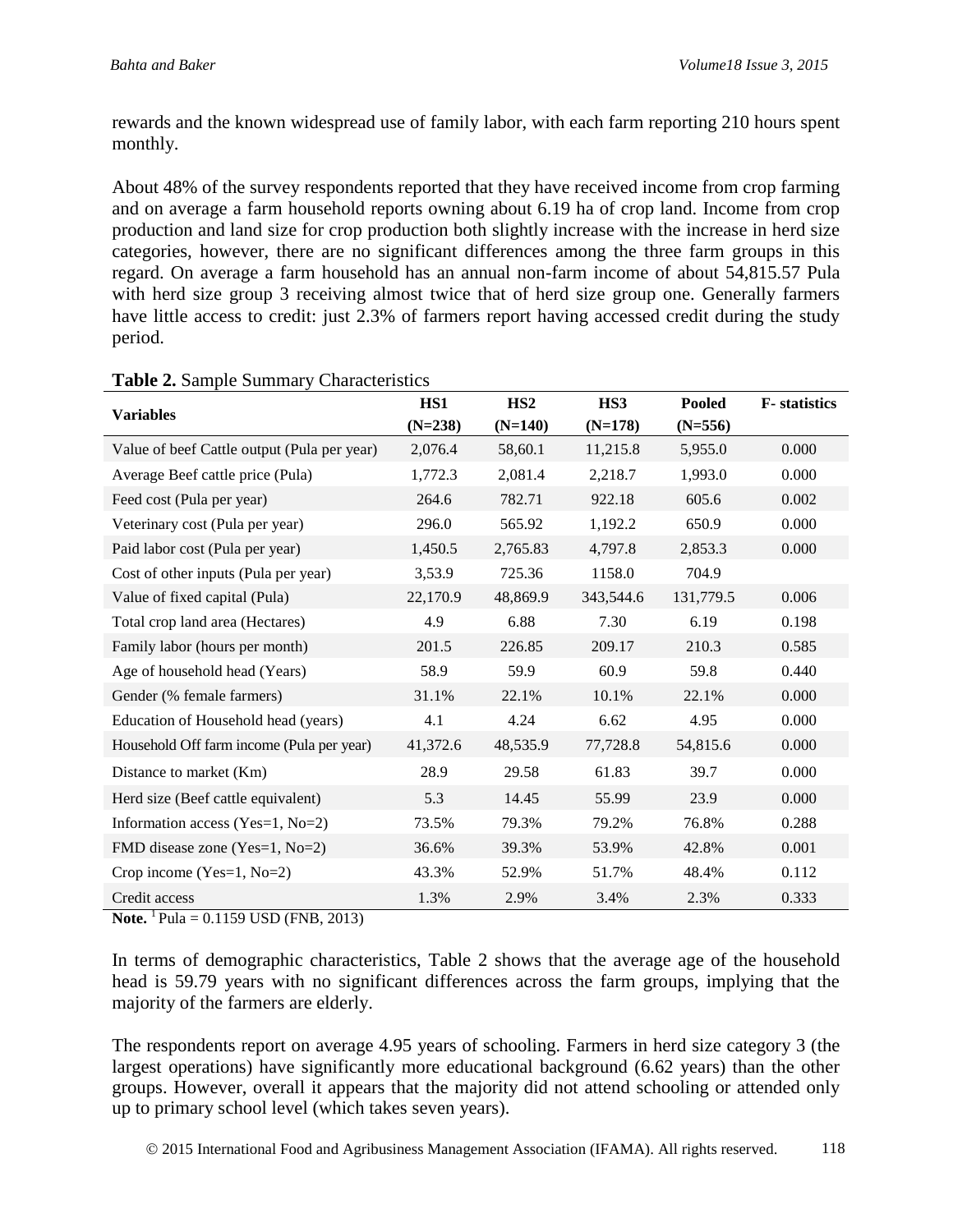The overwhelming majority are male (69, 78 and 90 per cent in herd size category 1, 2 and 3, respectively), suggesting that cattle farming is predominately a male activity. This figure is however, higher than the figure reported by the 2012 Annual Agricultural Statistics (Statistics Botswana 2014) survey which reported national average of 65 per cent cattle holdings being held by males.

When asked about access to information on their livestock enterprises and marketing, the majority (76.8 per cent) indicated that they had such access. The average distance from the commonly-used market is 42.8 kilometres, but farmers owning less than 10 (HS1) and 10-20 (HS2) beef equivalent cattle report accessing markets within 30 kilometres while farmers who own large size of herds (HS3) report much greater distances to markets, as far away as about 62 kilometres. On one hand this implies that smaller scale livestock farmers do not use distant markets as they are less endowed with assets such as car/truck, but may also suggest that distance to an attractive market is a constraint for larger farms. The sizeable proportion (43 per cent in the pooled sample and 53% in HS3) of farms located in FMD areas (Chobe, Selibe-Phikwe, and Nata) also may suffer from isolation from markets due to exclusion from supply to BMC and quarantine-related movement control as described above.

## **Results and Discussion**

### *Profit Frontier Estimates*

Profit inefficiency as indicated by the value of value of gamma (γ) was detected by the generalized Log Likelihood Ratio test as described above. Table 3 shows that the estimated value of  $\gamma$  is significantly different from zero, suggesting that, depending on the magnitude of  $\gamma$ , the profit variations occur both as a result of farmer inefficiency and exogenous factors outside the farmers' control. This effect strongly dominates measurement error and other random disturbances.

| <b>Variables</b>               | HS <sub>1</sub> | HS2       | HS3       | Pooled     |
|--------------------------------|-----------------|-----------|-----------|------------|
| Constant                       | $-0.08$         | 1.11      | 2.01      | 2.61       |
| Ln (Feed)                      | $-0.24*$        | $-0.30**$ | $-0.23$   | $-0.26***$ |
| Ln (Veterinary costs)          | $-0.23$         | $-0.43**$ | $-0.43**$ | $-0.44***$ |
| $Ln$ (Labor)                   | $-0.15***$      | $-0.11$   | $-0.18**$ | $-0.004$   |
| Ln (Fixed capital)             | $0.03**$        | 0.02      | 0.02      | 0.01       |
| Ln (Family labor Hours)        | $0.06*$         | $-0.07$   | $-0.16*$  | 0.003      |
| Ln (Crop land area)            | 0.05            | $0.05**$  | $0.08*$   | $0.05***$  |
| $\sigma^2$                     | $0.21***$       | $0.44***$ | $0.69***$ | $0.44***$  |
| Gamma $(y)$                    | $0.72***$       | $0.65*$   | $0.68*$   | $0.74***$  |
| log likelihood function        | $-147.6$        | $-138.59$ | $-219.35$ | $-561.98$  |
| LR test of the one-sided error | $-24.6$         | 17.12186  | 21.20     | 70.25      |

#### **Table 3.** Stochastic Profit Frontier Estimates

Notes. Statistical significance levels: \*\*\*1%; \*\*5%; \*10%. HS1= Herd size group, HS2=Herd size group1and HS3= Herd size group<sup>1</sup>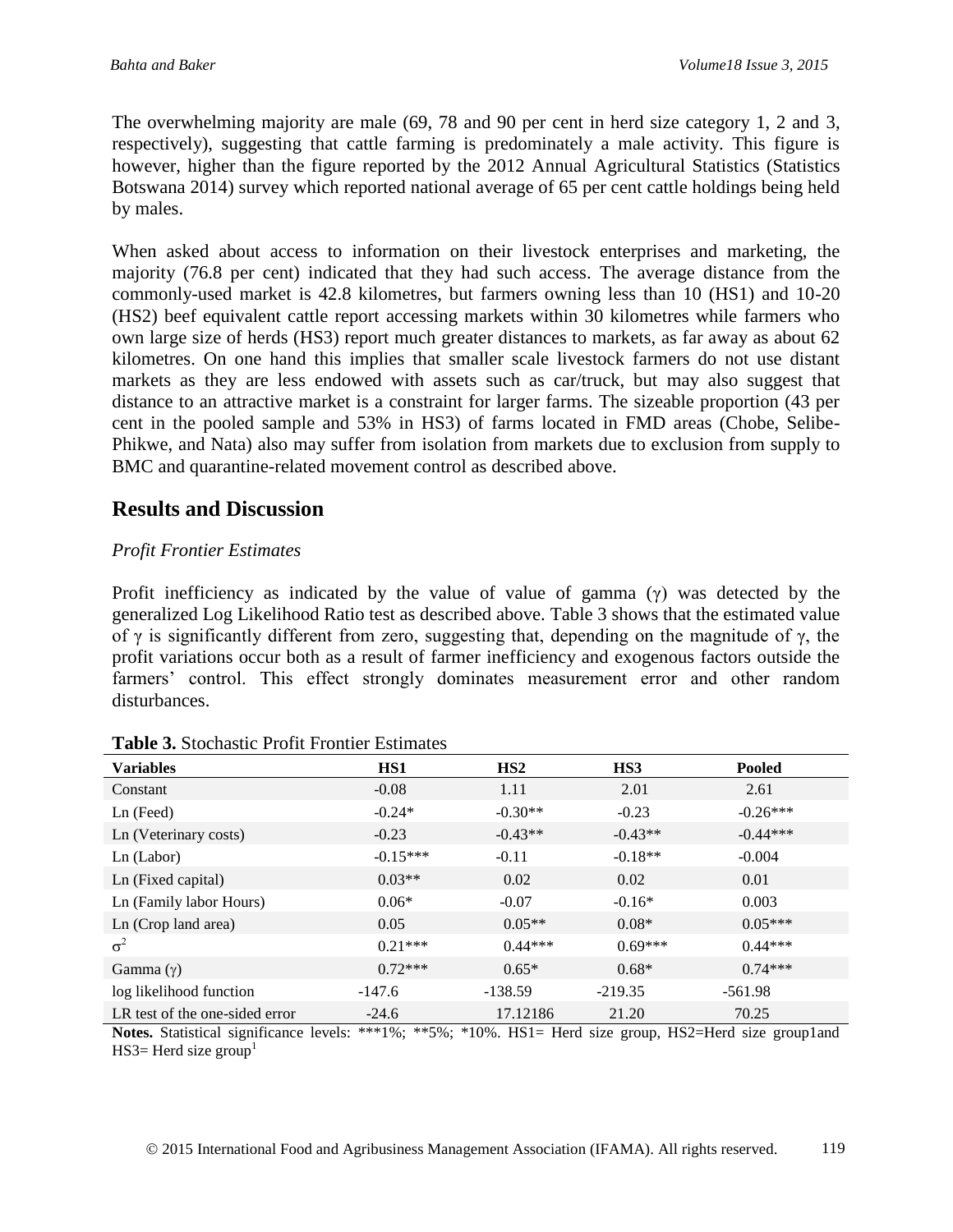That is, the variation in actual profit from maximum profit (profit frontier) between farms (about 72%, 65%, 68% and 74% per cent in HS1, HS2, HS3 and pooled sample, respectively.) mainly arises from differences in farmers'practices rather than from random variation.

The generalized Log Likelihood Ratio test defined by a Chi-square  $(x^2)$  distribution set at 1% level of significance and 11 degrees of freedom was significantly different from zero in all models (Kodde and Palm 1986). The null hypothesis was thus rejected indicating that the stochastic frontier production function fits the data. The value of  $\sigma^2$  is also significant implying that the technical efficiency equation can explain the differences between each farm's profit and the profit on the frontier function.

Table 3 further shows that the parameter estimates for the first stage explanatory variables have the expected signs and are statistically significant, except family labor in the herd category three (HS3).

The effects of all input prices (except labor) are negative and statistically significant in the pooled sample. Feed prices have a significantly negative effect on profits in all herd size categories. The parameter estimates for fixed factors: capital (fixed capital); family labor (family labor); and crop land size (crop land area); have the expected signs except that family labor is negative in both herd sizes category 2 and 3.

However, statistical significance is apparent for just fixed capital in HS1, family labor in HS1 and HS3, and crop land size in all herd size categories except HS1.

This latter result is presumably due to small land areas being used for subsistence crops rather than for feed production. The positive and significant impact of crop land size on profit in herd size categories 2 and 3 and in the pooled sample implies an increase in crop land size increases farm profit significantly. It is common in rural Botswana that farmers who have large size of crop land have more farm crop residues available to feed their animal, which serves to abate feed costs.

#### *Determinants of Profit Inefficiency*

Table 4 presents the estimates of the coefficients for the efficiency drivers, expressed as  $\delta$  in (4) above. It should be noted that a positive coefficient on  $\delta s$  signifies profit inefficiency because the value of *u* would be higher when the farm is further away below the profit frontier (Delgado et al. 2008).

The coefficient of age of the household head is positive and statistically significant in HS1 and HS2, from which we infer that profit inefficiency increases with increasing farmer age. In other words younger farmers are more efficient than older ones. This finding is consistent with previously published work, as outlined above. However, age is not statistically significant when the whole sample is considered, nor for the herd size category HS3 (larger herds). This result suggests that within the sub-sample for larger herd sizes, older farmers are no more efficient than younger ones possibly because of their degree of commercial establishment, utilisation of human and social capital by way of delegation and effective input and product marketing management.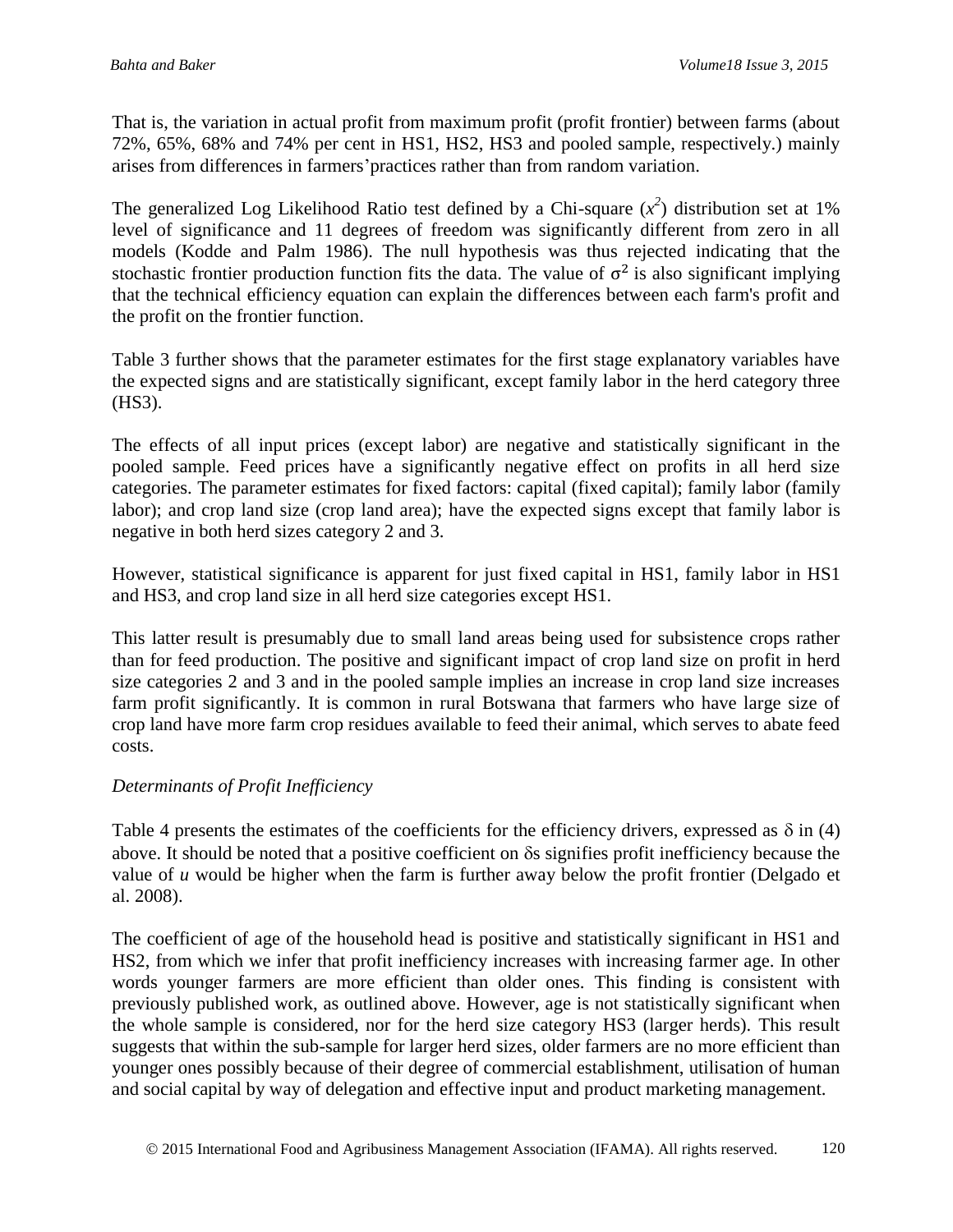Across the entire sample, it is likely that these two contradictory influences of age on profitability are both in evidence and cancel each other out to the extent that the parameter estimate is not significantly different from zero. The parameter estimates for gender show mixed results and are not statistically significant.

The coefficient for education of the household head is negative as expected, and statistically significant for large farms and the pooled sample. This confirms an intuitive result that more educated farmers are more efficient, and is also likely to affect social and human capital effects that education can help mobilize.

Farmers (only in HS1) who earn high non-farm income are more efficient than other farmers, *ceteris paribus*. This result confirms the importance of non-farm income among subsistence farmers, who are relatively less endowed with household assets which might be mobilised in abating transaction and other costs faced by the farm.

| <b>Table 4.</b> Determinants of Front Inchilence alliong Deci Farmers |                 |           |            |               |  |  |
|-----------------------------------------------------------------------|-----------------|-----------|------------|---------------|--|--|
| <b>Variables</b>                                                      | HS <sub>1</sub> | HS2       | HS3        | <b>Pooled</b> |  |  |
| Constant                                                              | $-0.10$         | 0.30      | 2.09       | 2.80          |  |  |
| Age of household head                                                 | $0.15***$       | $0.89**$  | 0.07       | 0.02          |  |  |
| Education of household head                                           | $-0.01$         | 0.02      | $-0.04**$  | $-0.04*$      |  |  |
| Annual household non-farm income                                      | $-0.02**$       | 0.01      | 0.04       | 0.004         |  |  |
| Distance market (commonly used)                                       | 0.02            | $-0.14*$  | $-0.12**$  | $-0.03**$     |  |  |
| Herd size                                                             | $-0.09$         | $-1.27**$ | $-0.53***$ | $-0.23***$    |  |  |
| Gender (% female farmers)                                             | $-0.13$         | $-0.06$   | 0.07       | 0.10          |  |  |
| Information access $(Yes=1, No=0)$                                    | $0.10*$         | 0.08      | 0.33       | $0.11*$       |  |  |
| FMD disease zone (Yes=1, $No=0$ )                                     | $-0.35***$      | $-0.16$   | 0.09       | 0.04          |  |  |
| Crop income $(Yes=1, No=0)$                                           | $-0.03$         | $-0.23$   | $-0.31**$  | $-0.17***$    |  |  |
| Credit access (Yes=1, No=0)                                           | $-0.14$         | 0.26      | $-0.08$    | $-0.17$       |  |  |

**Table 4.** Determinants of Profit Inefficiency among Beef Farmers

**Notes.**. Statistical significance levels: \*\*\*1%; \*\*5%; \*10%.

It is also worth noting that off-farm earnings may be re-introduced to farm enterprises as fixed or working capital, which may in turn boost farm efficiency in the short term, and more profoundly in the long term. The parameter estimates for credit access show mixed results in terms of the direction of their impact on profit efficiency but are in any case not statistically significant: this provides some indication that off-farm employment may substitute for borrowing by farmers. Although Botswana's farmers are known to engage in other businesses and income generation from non-farm activities, differential effects across size grouping of farms have not before been identified.

The parameter estimate for distance to the most commonly-used market is negative and significant for all farm size categories except HS1. This confirms an intuitive result that farmers who access distant markets are more efficient, in that despite transport costs, efficient farmers access distant markets in search of better prices for their animals. Bahta et al*.* (2013) report that when farmers sell their animals near to their villages, they prefer to sell to individuals (other farmers, consumers) as price is agreed by mutual negotiation and payment is immediate and in cash. However, the same study also showed that this transaction channel is available for small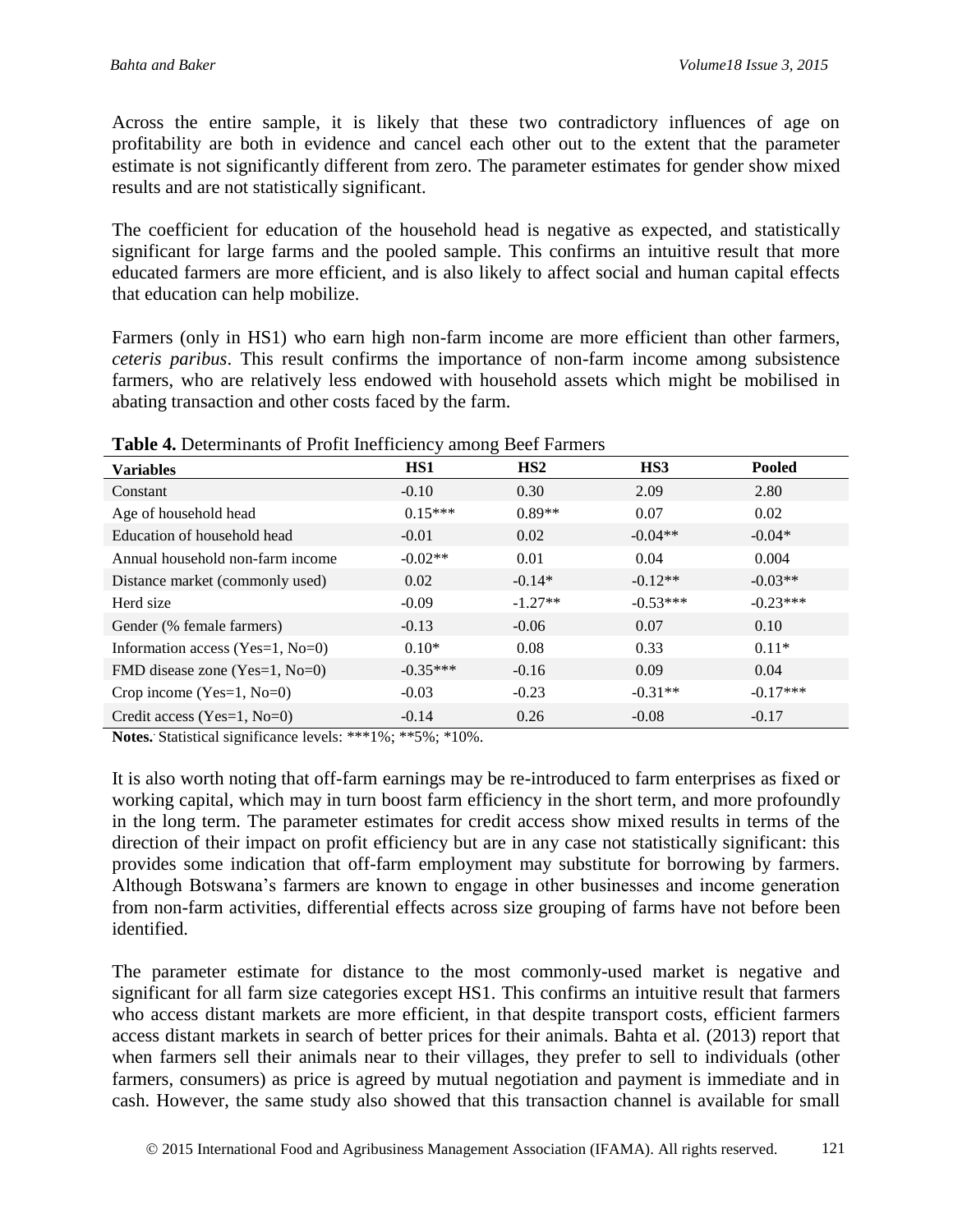l

numbers of animals only. Therefore, farmers who want to access more profitable market channels or sell larger numbers of animals (such as would occur for HS2 and HS3), do so in distant towns, where  $BMC<sup>11</sup>$  collection points and other potential buyers such as butcheries are located. The coefficient on herd size (again except in HS1) is negative and statistically significant. This implies that farmers who own large cattle herds are more efficient in terms of profit, suggesting economies of scale. However, the relation between herd size and gross margin in Botswana is a complex one, probably governed by differences in technology and associated management systems, labor management, and other factors revealed in the current study to differ amongst size class groups (Bahta et al*.* 2013, BIDPA 2006). The effect may be due to latent variables depicting technology, management or an aspect of constraints that corresponds, more or less, to herd class.

The results in Table 4 depict a positive relationship between access to market information and inefficiency in HS1 and the pooled sample. This is unexpected as it implies that farmers with less access to market information are more efficient. A possible reason for this finding could be associated with the quality of information dissemination to farmers in the study area, particularly those with small herds.

A further unexpected result is that farmers within the FMD zones are more efficient (except for the herd size category 2) than are farmers outside the FMD zone in HS1. This is likely to be because farmers within the FMD zone are accessing alternative buyers, such as butcheries (see Bahta et al*.* 2013). If farmers from FMD areas want to sell to BMC, they need to deliver their animals to BMC collection points for further quarantine procedures which can last up to 90 days. The coefficient of crop income is negative and statistically significant only for large size farms and the pooled sample. This implies that farmers who earn income from crop production are more efficient than those who earn less or no income from crop production. It may be that income from crop farming is reinvested into livestock farming. Moreover, farmers who have crop farms could also use crop residues to feed their animals, thereby reducing feed costs. As suggested by the parameter estimates, this effect is likely to be particularly important when farmers own large herds.

Figure 2 shows estimates of inefficiencies of beef cattle producers within herd size groups, and for the whole sample.

 $11$  The BMC agents (including feedlot operators) regularly visit cattle posts and villages to buy only young animals (weaners) and purchase older animals only if farmers delivered the animals to local BMC collection points (Bahta et al. 2013)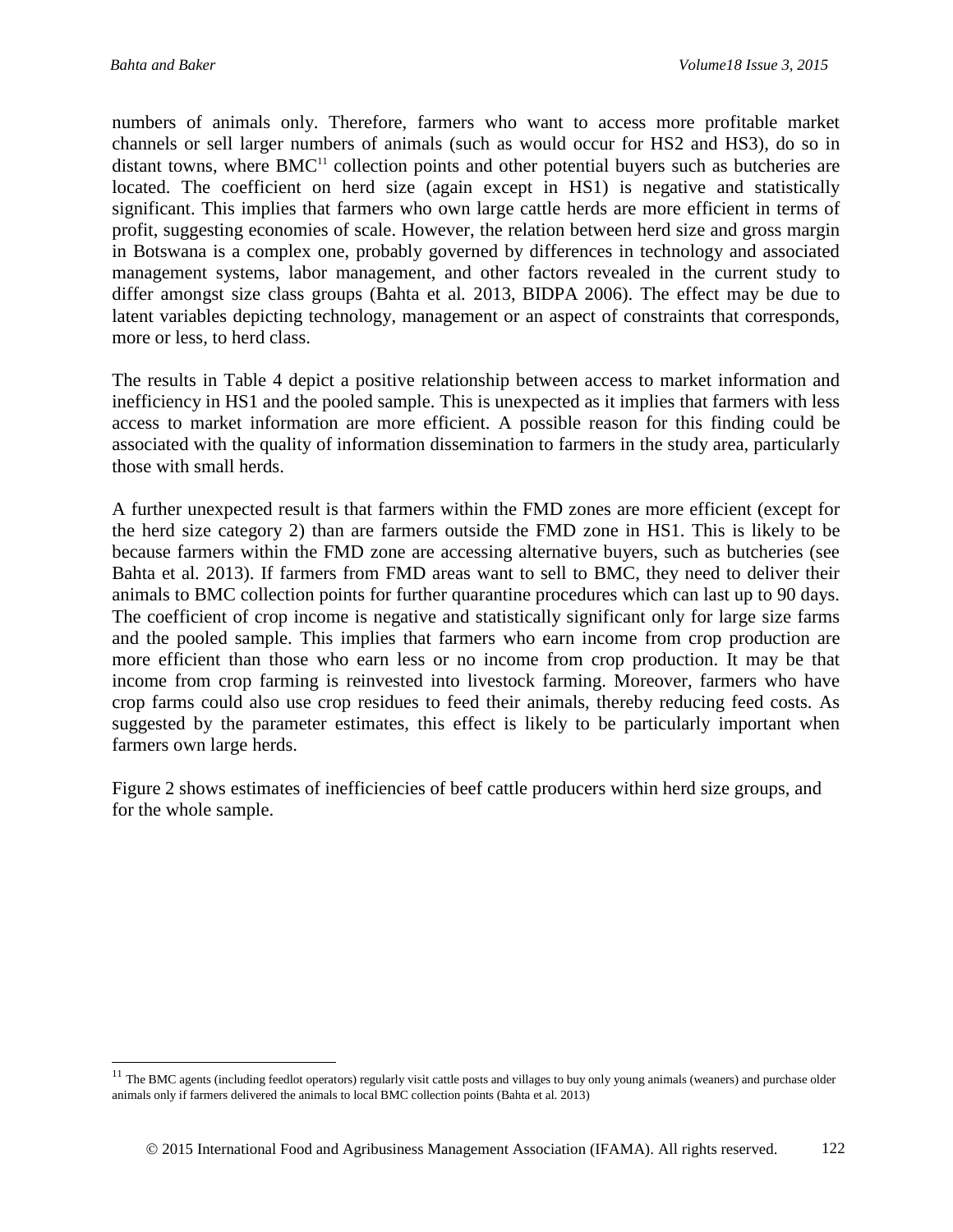

**Figure 2.** Distribution of Profit Efficiency Estimates for Beef Cattle Farmers

The average profit efficiency score is 0.58 for the whole sample and 0.56, 0.62, and 0.68 for the herd size category one, two, and three, respectively, with the majority of the farms' efficiency scores lying between 0.3 to 0.8. This indicates that there is a considerable scope to improve beef farm profitability under the prevailing input mix and production technology among beef cattle producers in Botswana.

# **Conclusion and Policy Implications**

This paper applied a stochastic profit frontier model to a large sample of beef-producing households to identify the drivers of profit efficiency in smallholder beef production in Botswana. The model preforms well in identifying inefficiency, and in explaining it in terms of farm-specific variables as identified in similar studies in other countries. Building on previous work in Botswana, the current study sub-divides the sample by herd size so as to examine the hypothesised influences on profit efficiency both within and between herd size classes. This reflects the apparent differences in technology and organisation, as well as in asset ownership and human capital, between size classes. Such subdivisions, and others that may be revealed in future research, provide a much-needed counterpoint to past policy commentary on Botswana's beef production systems which have focused only on labels such as "traditional" and "commercial".

Predictably, the profit model suggests that profit of smallholder beef producers can be increased through and reduction of input prices. This is particularly the case for feed prices. In a related result, access to crop lands is positively related to profits and this effect is particularly strong for the larger farm enterprises for whom feed requirements are both greater and more regular during the season. A further effect of access to crop land is that crop revenues offer a source of working and fixed capital to the livestock enterprise that is likely to enhance its profitability. Despite substantial government efforts to enhance animal health, veterinary costs appear to have significantly impacted the profits of all herd size categories. This result was not found to be the case for the smallest farms, probably because they use few veterinary inputs.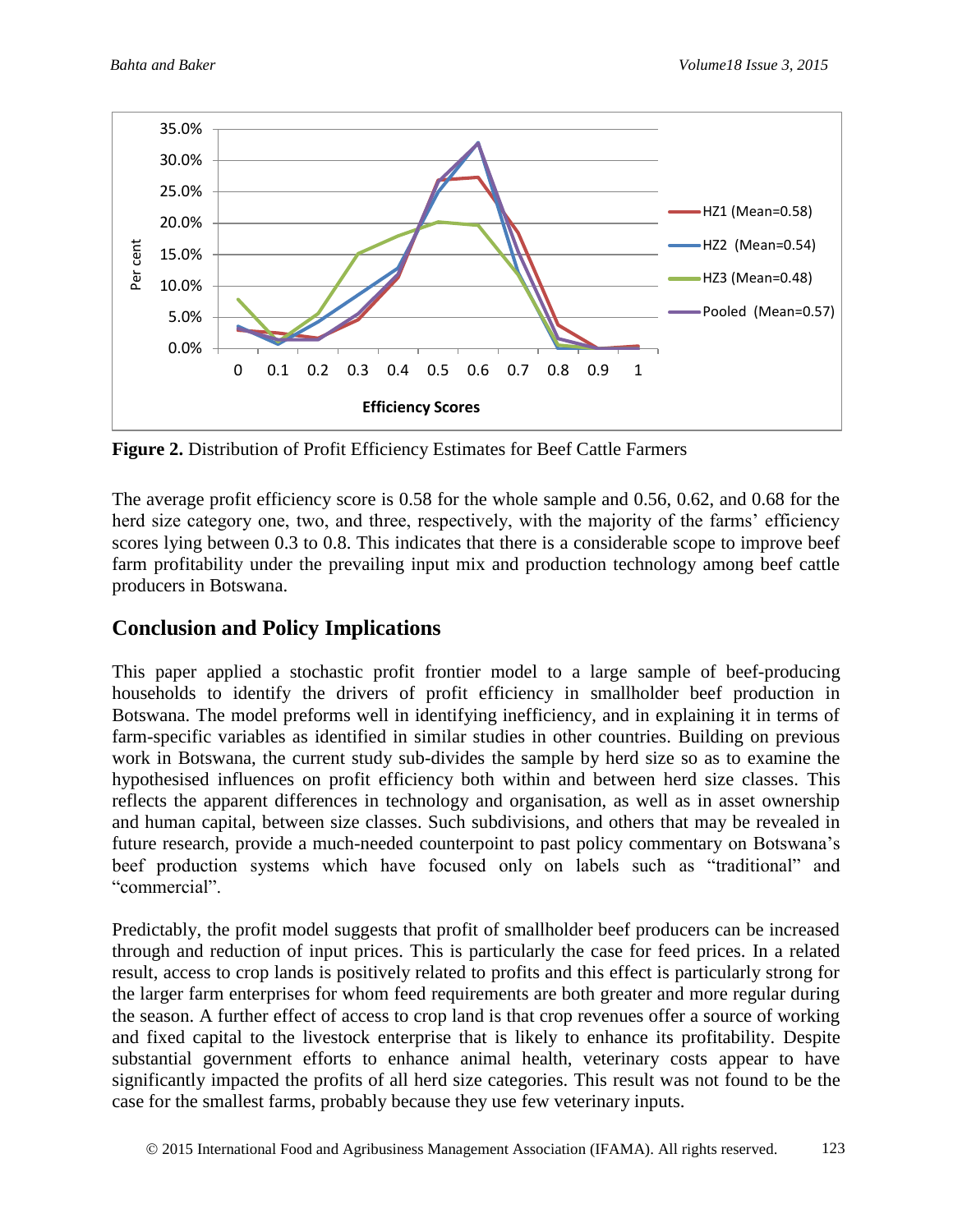Examination of the influence of scale on profitability yielded mixed results which suggest that the relationship differs between herd size groups. This result is vital in utilising historical analyses in Botswana addressing scale, and the details of how boundaries are drawn between size classes and production systems should be examined in further research. Scale also affects the availability of crop residues, and patterns of input use: these in turn influence response to prices and investments. An understanding of these mechanisms would greatly enhance the capacity for provision of management advice to producers, particularly of the form generated by efficiency analysis.

The influences of off-farm employment on efficiency are presented, and mostly focus on the smaller herd size groups. This is of substantial interest to smallholder studies, for several reasons. First, farmers with the smallest herds are likely to be more available for off-farm employment than are their peers with larger herds. Second, the capital-providing roles of offfarm employment show some evidence of interaction with credit markets and so offer alternative mechanisms for loan-based sources of capital for those that are least equipped for commercial borrowing. Third, efficiency effects of distance from the market, the management decision for which is likely to be influenced by payment delays, is also likely to be related to the cash flow situation on the farm. It follows that off-farm employment may better equip smaller farmers to supply more distant markets, or others with payment delays such as the BMC sales channels for export markets. Lastly, this study's findings on the importance of crop activities on profit efficiency may have different implications for the various herd size classes if the role of off-farm labor also differs. This last point requires further research not only for crop-livestock interaction but also for small farms' livestock mix as small stock might be expected to be more labor intensive than are cattle.

The presence of inefficiency detected in the study lends support to the proposition that production models that assume absolute efficiency could lead to misleading conclusions. This was indicated by the Likelihood Ratio test result in all models which rejected the model without inefficiency in favour of the one that incorporates inefficiency. Moreover, the study showed that the variation in actual profit from maximum profit (profit frontier) between farms, ranged from 65 to 74 per cent, mainly arose from differences in farmers' practices rather than from random variation.

The calculated mean profit efficiency scores are 0.58 for the whole sample and 0.56, 0.62 and 0.68 for the herd size category 1, 2 and 3, respectively. The study's results identify efficiency drivers, including education level, distance to commonly-used market, herd size, access to information and income from crop production. These results revealed some interesting commonalities and differences across the herd size sub-groups used in the study. One such result is that referring to location in the FMD zone, which is apparently associated with higher profits than location elsewhere, *ceteris paribus*. Although such results should be interpreted with caution, they do support two important lines of advocacy. First, that training and education are vital routes to improved efficiency and second, that peer groups of producers which occur both within and across arbitrary size groupings may offer models for application to less efficient producers. The abovementioned impact of cost items on profitability is also relevant in terms of potential collective action that may be centred on such peer groupings.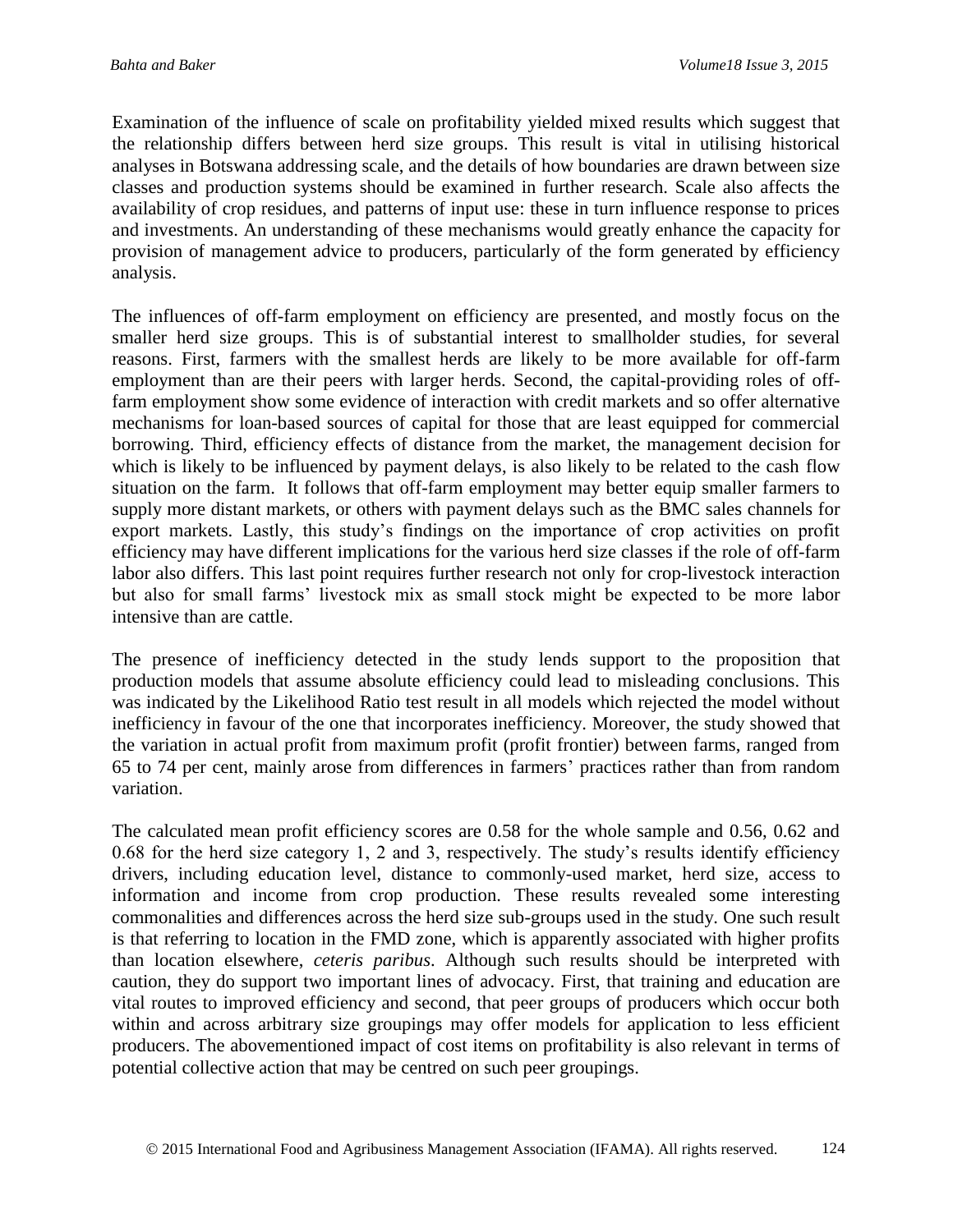Several elements of this analysis of profit efficiency indicate that improved infrastructure and government services can contribute to beef producers' profit efficiency. Marketing improved infrastructure such as roads and collection points of livestock, market information, and technical aspects of access to crop lands and feed production, are all of apparent high priority. Such results suggest avenues for improving the efficiency of smallholder beef farms in Botswana without necessarily requiring changes in the current technological package of production inputs. Notably, this study has highlighted several differences in these impacts, across the herd size categories used. An example is the apparent efficiency-reducing influence of market information for farmers with the smallest herds. This argues for differential formulation of information packages to achieve better uptake and use by such farmers.

### **Acknowledgements**

This study was conducted as part of the Competitive Smallholder Livestock in Botswana project, funded by the Australian Centre for International Agricultural Research (ACIAR) and implemented by the International Livestock Research Institute and the Botswana Ministry of Agriculture's Department of Agricultural Research. The assistance and collaboration of local district authorities, and extension agencies in the South East, Central and Chobe districts of Botswana is gratefully acknowledged, as is the co-operation of farm households selected for the survey.

### **References**

- Alvarez, A. and C. Arias. 2014. A selection of relevant issues in applied stochastic frontier analysis. *Economics and Business Letters* 3 (1): 3-11.
- Agriculture Canada. 1991. Task force on Competitiveness in Agro-Food Industry: Growing Together, Report to Ministers of Agriculture, Ottawa: Agriculture Canada.
- Aigner, D.J., C.A.K. Lovell and P. Schmidt. 1977 Formulation and Estimation of stochastic frontier production models. *Journal of Econometrics* 6:21-37.
- Amara, N., N. Traore, R. Landry, and R. Romain. 1999. Technical efficiency and farmers' attitudes toward technical innovation: The case of the potato farmers in Quebec. *Canadian Journal of Agricultural Economics* 47(1): 31-43.
- Bahta, S., D. Baker, B. Podisi and O. Marobela. 2013. Competitive smallholder livestock in Botswana: Results of a livestock value chain survey in the Central district of Botswana. ILRI Project Report. Nairobi, Kenya:
- Battese, G.E., and T.J. Coelli. 1995. A model for technical inefficiency effects in a stochastic frontier production function for panel data. *Empirical Economics* 20(2): 325-332.
- Battese, G.E., and G.S. Corra. 1977. Estimation of a Production Function Model with Applied to the Pastoral Zone of Eastern Australia. *Australian Journal of Agricultural Economics* 21(3):169-179.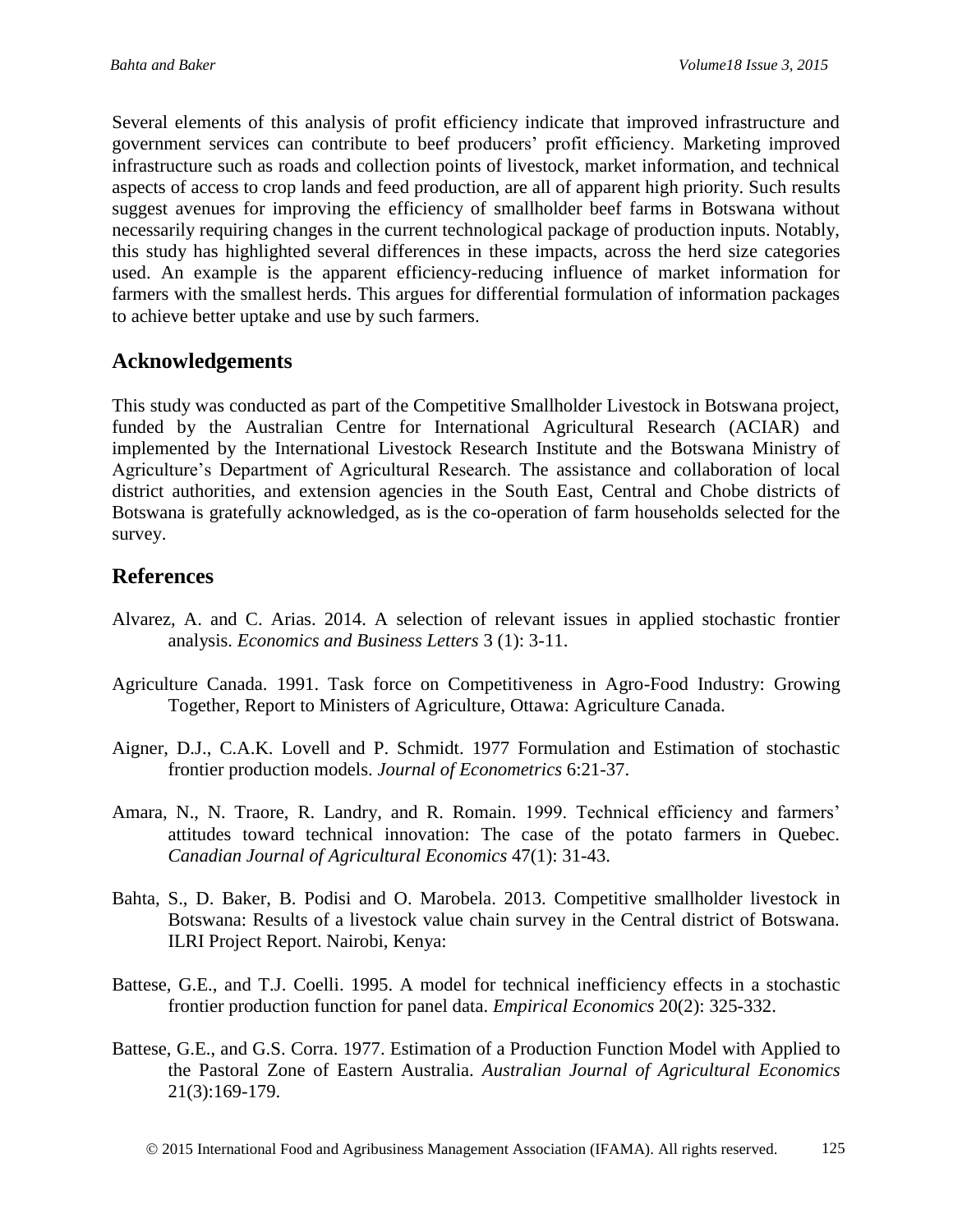- Banse, M., M. Gordon, J. Hartell, J, G. Hughes, J. Kockler, T. Mollman, and W. Munch. 1999. The evolution of competitiveness in Hungarian Agriculture: from transition to accession. Paper presented at IX<sup>th</sup> EAAE Congress in Warsaw, August.
- BIDPA. 2006. Final Report on the Viability and Long-term Development Strategy for the Livestock (Beef) sub-sector in Botswana. Botswana Institute for Development and Policy Analysis, Gaborone.
- Brummer, B., and J.P. Loy. 2000. The technical efficiency impact of farm credit programmes: A case study in Northern Germany. *Journal of Agricultural Economics* 51(3): 405-418.
- Buckwell, A., and S. Davidova. 1993. Potential implications for productivity of land reform in Bulgaria. *Food Policy* 18(6): 493-506.
- Coelli, [T.](http://www.amazon.com/Timothy-J.-Coelli/e/B00IYJ5LC6/ref=dp_byline_cont_book_1)J., D.S.P. Rao, C.J. O'Donnell and [G.E.](http://www.amazon.com/s/ref=dp_byline_sr_book_4?ie=UTF8&field-author=George+Edward+Battese&search-alias=books&text=George+Edward+Battese&sort=relevancerank) Battese. 2005. *An Introduction to Efficiency and Productivity Analysis*. USA: Springer.
- Coelli, T.J. 1996. *A guide to FRONTIER VERSION 4.1c*. A computer program for stochastic frontier production and cost function Estimation, mimeo, Department of Econometrics University of New England, Armidale, Australia.
- Cornia, G. A. 1985. Farm size, land yields and the agricultural production function: An analysis of fifteen developing countries. *World Development* 13(4):513-534.
- Chavas, J.P., R. Petrie and M. Roth. 2005. Farm household production efficiency: Evidence from the Gambia. *American Journal of Agricultural Economics* 87(1): 160-179.
- Chirwa, E.W. 2007. Sources of technical efficiency among smallholder maize farmers in Southern Malawi. *AERC Research* 172. http://dspace.africaportal.org/jspui/bitstream/123456789/32355/1/RP172.pdf?1
- Delgado, C.L., C.A. Narrod, M.M. Tiongco and G.S.A. de Camargo Barros. 2008. Determinants and Implications of the Growing Scale of Livestock Farms in Four Fast-Growing Developing Countries*.* International Food Policy Research Institute. Washington DC.
- Emam, A.A., and M.H. Salih. 2011. Measuring competitiveness of Sudanese Sheep Exports. *American Journal of Experimental Agriculture* 1(3): 69-78.
- Food and Agriculture Organisation (FAO) and Ministry of Agriculture (MoA). 2013. *Botswana Agrifood Value Chain Project: Beef Value Chain Study.* Rome, Italy and Gaborone, Botswana.
- Hall, B., and P. LeVeen. 1978. Farm size and economic efficiency: The case of California. *American Journal of Agricultural Economics* 60(4): 79-93.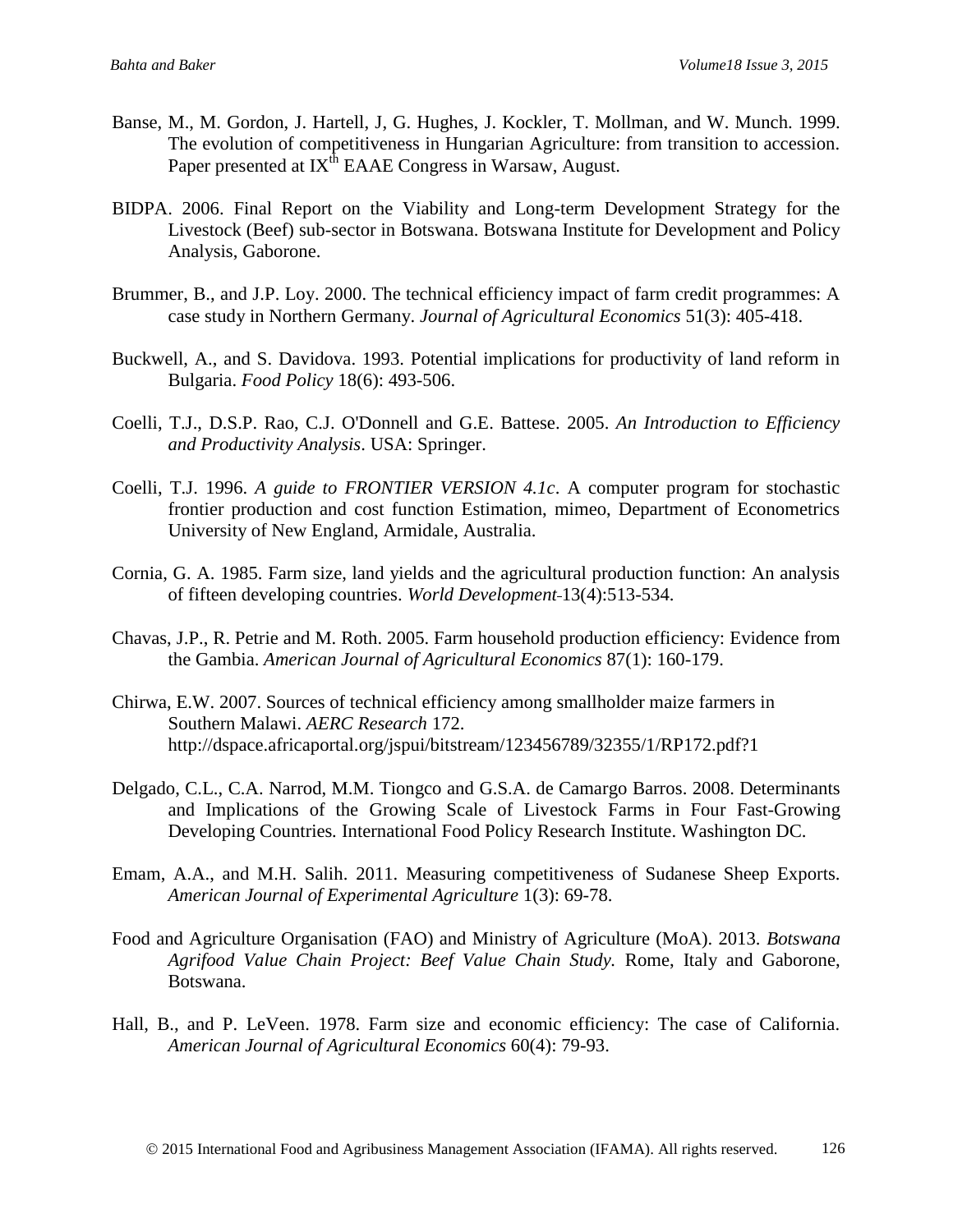- Hayami, Y., and V. W. Ruttan. 1970. Agricultural productivity differences among countries. *American Economic Review* 60(5): 895-911.
- Hyuha, T.S. 2006. Analysis of Profit Efficiency in Rice Production in Eastern and Northern Uganda. A Ph.D. Diss. Department of Agricultural Economics and Agribusiness Makerere University, Uganda. 146.
- Horppila, J., and H. Peltonen. 1992. Optimizing sampling from trawl catches: Contemporaneous multistage sampling for age and length structures. *Canadian Journal of Fisheries and Aquatic Science* 49(8): 1555-1559.
- Irz, X., and C. Thirtle. 2004. Dual Technological development in Botswana agriculture: a stochastic input distance function approach. *Journal of Agricultural Economics* 55(3): 455-478.
- Jefferis, K. 2007. The Impact of Cattle/beef prices on incomes and poverty in Botswana: Report submitted to USAID / Southern Africa, Gaborone, Botswana, February.
- Kennedy, P.L., R.W. Harrison and M. A. Piedra. 1998.Analysing Agribusiness competitiveness: the case of United States Sugar Industry. *International Food and Agribusiness Review* 1(2): 245-253.
- Kodde, D.A., and Palm, F.C. 1986. 'Wald Criteria for Jointly Testing Equality and Inequality Restrictions'. *Econometrica* 54:243-1248.
- Kolawole, O. 2006. Determinants of profit efficiency among small scale rice farmers in Nigeria: A profit function approach. Poster paper for presentation at the International Association of Agricultural Economists Conference, Gold Coast, Australia, August.
- Lapar, A.L. Ma., A. Garcia, S. Aditto, and P. Suriya, 2005. Measuring cost efficiency in smallholder dairy: empirical evidence from Northeast Thailand. Paper presented at American Agricultural Economics Association Annual Meeting. Rhode Island, USA. July.
- Lopez, R.E. 1982. Applications of duality theory to agriculture. *Western Journal of Agricultural Economics* 21: 353–365.
- Latruffe, L. 2010. Competitiveness, Productivity and Efficiency in Agricultural and Agri-Food Sectors. *OECD Food, Agriculture and Fisheries Papers*. No. 30. OECD Publishing. http://dx.doi.org/10.1787/5km91nkdt6d6-en.
- Longwe-Ngwira, A., F. Simtowe and M. Scambi. 2012. Assessing the competitiveness of groundnut production in Malawi: a Policy Analysis Matrix Approach. Selected paper for presentation at the International Association of Agricultural Economists (IAAE), Triennial Conference, Foz do lguana, Brazil, August.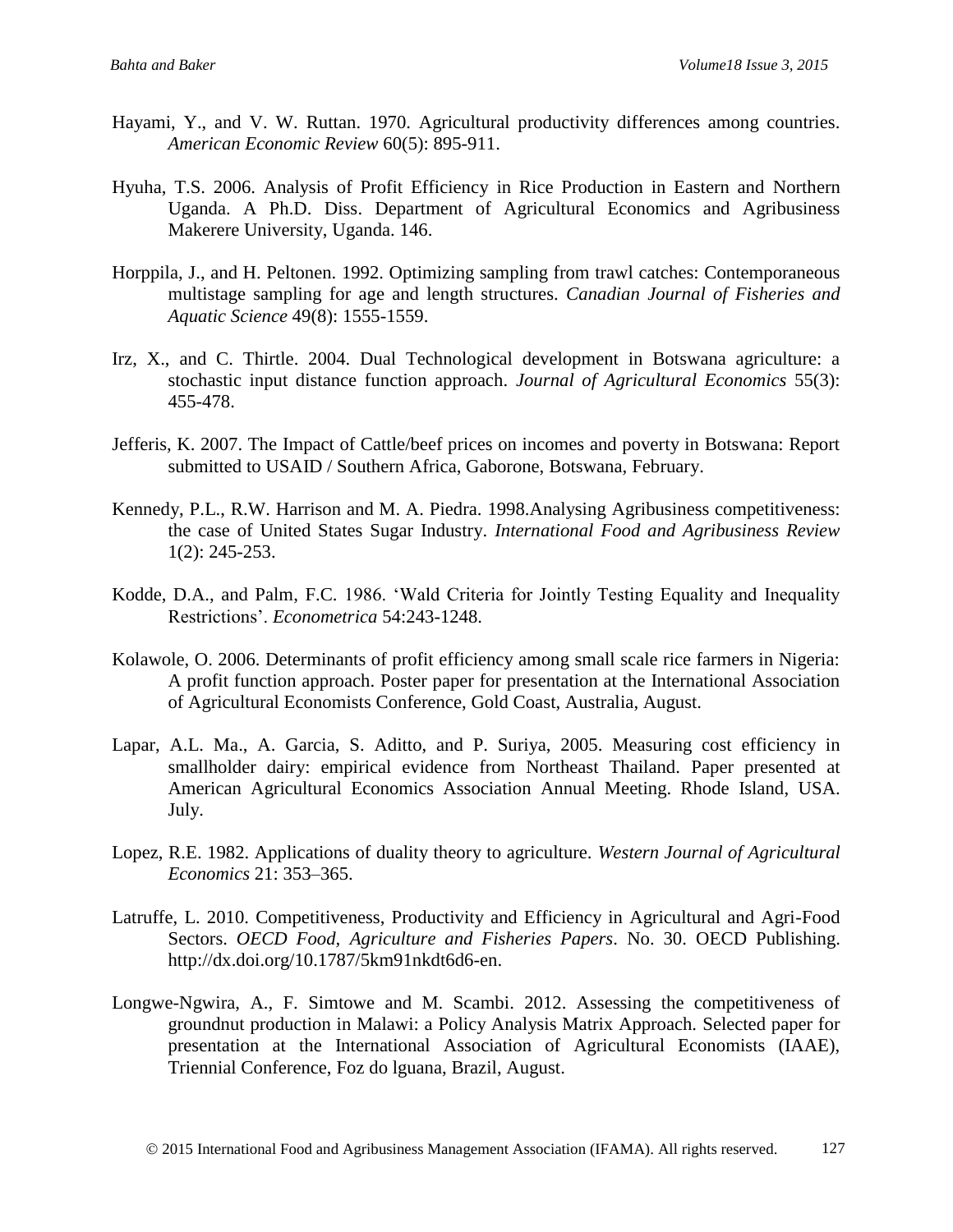- Mathijs, E., and L. Vranken. 2001. Human capital, gender and organisation in transition agriculture: Measuring and explaining technical efficiency of Bulgarian and Hungarian farms. *Post-Communist Economies* 13(2): 171-187.
- Mester, L.J. 2003. Applying Efficiency Measurement Techniques to Central Banks. Paper Presented at the Workshop on Central Bank Efficiency. Warton Financial Institutional Center. Working Paper. No. 03-13. http://fic.wharton.upenn.edu/fic/papers/03/0325.pdf
- Mohammed, S.T., Y. Bila and P.S. Amaza. 2013. Application of Stochastic Frontier Function in Estimating Production Efficiency: A Dual Approach. *Global Journal of Biodiversity Science and Management* 3(1): 11-19.
- National Development Plan (NDP) 10. 2010. *Botswana's National Development Plan* Online: http://www.finance.gov.bw
- Nganga, S.K., J. Kungu, N. de Ridder and M. Herrero. 2010. Profit efficiency among Kenyan smallholders milk producers: a case study of Meru-South district, Kenya. *African Journal of Agricultural Research* 5(3): 332-337.
- Nkhori, P.A. 2004. The impact of transaction costs on the choice of cattle markets in Mahalapye District Botswana. . Unpublished Diss. University of Pretoria, Pretoria.
- ODI (Overseas Development Institute). 2007. Analysis of the economic and social effects of Botswana's loss of preferential market access for beef exports to the European Union. London. http://www.odi.org/sites/odi.org.uk/files/odi-assets/publications-opinionfiles/4154.pdf
- OECD. 2011. *Fostering Productivity and Competitiveness in Agriculture.* OECD Publishing. Paris. http://dx.doi.org/10.1787/9789264166820-en
- O'Donnell, C.J., D.S.P. Rao and G.E. Battese. 2008. Metafrontier frameworks for the study of firm-level efficiencies and technology ratios. *Empirical Economics* 34(2): 231-255.
- Otieno, D.J., L. Hubbard and E. Ruto. 2012. Determinants of technical efficiency in beef cattle production in Kenya. Paper presented at the International Association of Agricultural Economists (IAAE) Triennial Conference, Foz do Iguacu, Brazil, August.
- Panin, A., and Mahabile, M. 1997. Profitability and household income contribution of small ruminant production in Botswana. *Small Ruminant Research* 25(1):9-15.
- Pavelescu, F. 2011. Some aspects of the translog production function estimation. *[Romanian](http://econpapers.repec.org/article/inejournl/)  [Journal of Economics](http://econpapers.repec.org/article/inejournl/)* 32 (1):131-150.
- Rakipova, A.N., J.M. Gillespie and D.E. Franke. 2003. Determinants of technical efficiency in Louisiana beef cattle production. *Journal of the ASFMRA* 99-107. http://www.asfmra.org/2003-journal-of-the-asfmra/